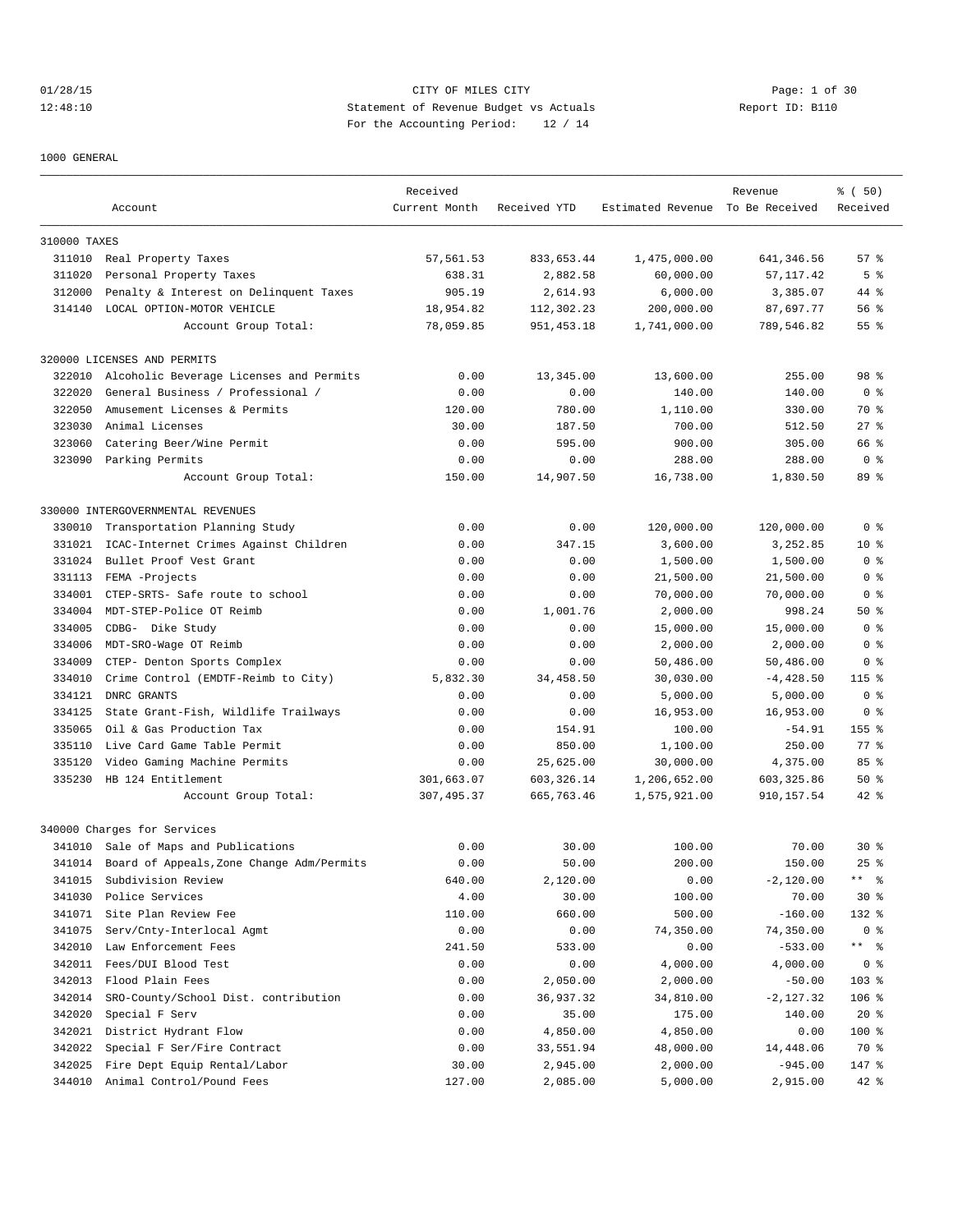# 01/28/15 CITY OF MILES CITY Page: 2 of 30 12:48:10 Statement of Revenue Budget vs Actuals Report ID: B110 For the Accounting Period: 12 / 14

#### 1000 GENERAL

|        |                                     | Received      |              |                   | Revenue        | 8 ( 50)         |
|--------|-------------------------------------|---------------|--------------|-------------------|----------------|-----------------|
|        | Account                             | Current Month | Received YTD | Estimated Revenue | To Be Received | Received        |
| 346020 | Park Fees                           | 0.00          | 659.50       | 1,500.00          | 840.50         | $44$ $%$        |
| 346030 | Swimming Pool Fees                  | 0.00          | 7,727.49     | 10,000.00         | 2,272.51       | 77.8            |
|        | Account Group Total:                | 1,152.50      | 94, 264. 25  | 187,585.00        | 93,320.75      | 50%             |
|        | 350000 FINES AND FORFEITURES        |               |              |                   |                |                 |
| 351030 | Fines/Surcharges/etc                | 13,051.25     | 84, 165.03   | 180,000.00        | 95,834.97      | 47.8            |
| 351031 | Adm Fees (Court)                    | 0.00          | 775.00       | 25,000.00         | 24, 225.00     | 3 <sup>8</sup>  |
| 351035 | Animal Control Court Revenue        | 410.00        | 2,850.00     | 7,500.00          | 4,650.00       | 38 <sup>8</sup> |
| 351036 | Restitution Collection Fees         | 28.60         | 28.60        | 0.00              | $-28.60$       | $***$ %         |
|        | Account Group Total:                | 13,489.85     | 87,818.63    | 212,500.00        | 124,681.37     | $41 \text{ }$   |
|        | 360000 MISCELLANEOUS REVENUE        |               |              |                   |                |                 |
| 361005 | MidRivers Franchise Fees            | 0.00          | 45, 119.94   | 105,000.00        | 59,880.06      | 43.8            |
| 361010 | Land Rental                         | 100.00        | 27,954.90    | 32,000.00         | 4,045.10       | 87%             |
| 361020 | Building Rentals                    | 1,349.99      | 8,099.94     | 16,100.00         | 8,000.06       | 50%             |
| 362020 | MISC REVENUE                        | 0.00          | 1,125.13     | 4,000.00          | 2,874.87       | $28$ %          |
| 365000 | Contributions and Donations         | 0.00          | 100.00       | 5,000.00          | 4,900.00       | 2 <sup>8</sup>  |
| 365011 | MCPDTasers                          | 0.00          | 0.00         | 20,000.00         | 20,000.00      | 0 <sup>8</sup>  |
| 365013 | Shop With A Cop                     | 4,005.00      | 8,176.00     | 0.00              | $-8, 176.00$   | $***$ %         |
| 366040 | Misc.-BHS                           | 0.00          | 0.00         | 800.00            | 800.00         | 0 <sup>8</sup>  |
| 366050 | Sale of Junk/Salvage-PD cars        | 0.00          | 0.00         | 1,000.00          | 1,000.00       | 0 <sup>8</sup>  |
|        | Account Group Total:                | 5,454.99      | 90,575.91    | 183,900.00        | 93,324.09      | 49 %            |
|        | 370000 INVESTMENT EARNINGS          |               |              |                   |                |                 |
|        | 371010 Investment Earnings          | 221.31        | 867.27       | 1,600.00          | 732.73         | $54$ $%$        |
|        | Account Group Total:                | 221.31        | 867.27       | 1,600.00          | 732.73         | $54$ $%$        |
|        | 380000 OTHER FINANCING SOURCES      |               |              |                   |                |                 |
|        | 383000 Interfund Operating Transfer | 151, 277.03   | 292, 225.32  | 548,759.00        | 256,533.68     | 53%             |
|        | Account Group Total:                | 151,277.03    | 292, 225.32  | 548,759.00        | 256,533.68     | 53%             |
|        | Fund Total:                         | 557,300.90    | 2,197,875.52 | 4,468,003.00      | 2, 270, 127.48 | 49.8            |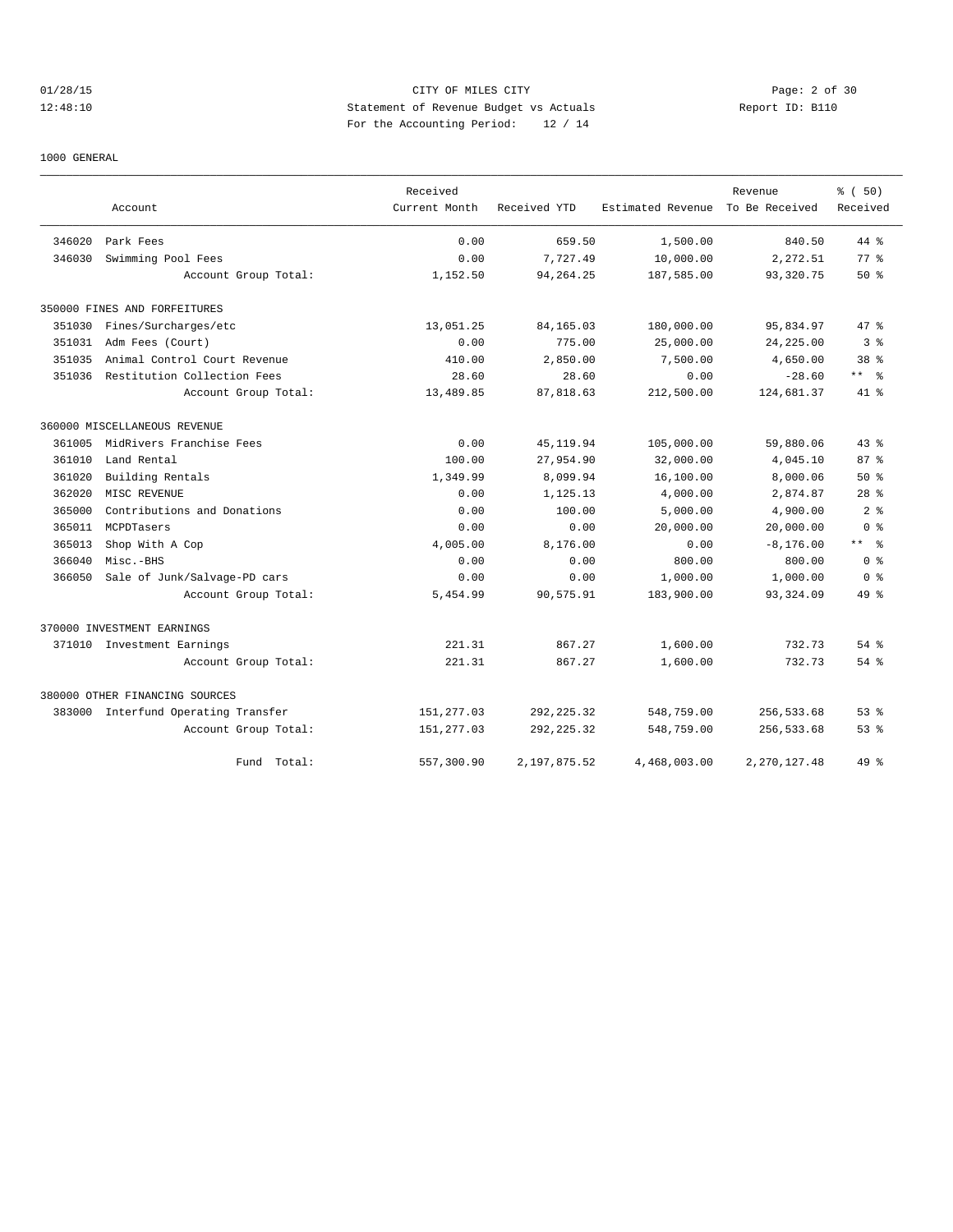# 01/28/15 CITY OF MILES CITY Page: 3 of 30 12:48:10 Statement of Revenue Budget vs Actuals Report ID: B110 For the Accounting Period: 12 / 14

# 2220 LIBRARY

|        |                                   | Received      |              |                   | Revenue        | % (50)              |
|--------|-----------------------------------|---------------|--------------|-------------------|----------------|---------------------|
|        | Account                           | Current Month | Received YTD | Estimated Revenue | To Be Received | Received            |
|        | 340000 Charges for Services       |               |              |                   |                |                     |
| 341075 | Serv/Cnty-Interlocal Agmt         | 0.00          | 0.00         | 39,023.00         | 39,023.00      | 0 <sup>8</sup>      |
| 346070 | Library Fees                      | 195.85        | 1,517.15     | 4,000.00          | 2,482.85       | 38 <sup>8</sup>     |
| 346074 | Book Sales                        | 23.50         | 169.30       | 400.00            | 230.70         | $42$ %              |
|        | Account Group Total:              | 219.35        | 1,686.45     | 43,423.00         | 41,736.55      | 4%                  |
|        | 360000 MISCELLANEOUS REVENUE      |               |              |                   |                |                     |
| 365035 | Donation-Library Board of Trustee | 1,503.02      | 2,962.69     | 0.00              | $-2,962.69$    | $***$ $\frac{6}{6}$ |
|        | Account Group Total:              | 1,503.02      | 2,962.69     | 0.00              | $-2,962.69$    | $***$ $ -$          |
|        | 380000 OTHER FINANCING SOURCES    |               |              |                   |                |                     |
| 383000 | Interfund Operating Transfer      | 23,978.25     | 143,869.50   | 287,739.00        | 143,869.50     | $50*$               |
|        | Account Group Total:              | 23,978.25     | 143,869.50   | 287,739.00        | 143,869.50     | 50%                 |
|        | Fund Total:                       | 25,700.62     | 148,518.64   | 331,162.00        | 182,643.36     | 45 %                |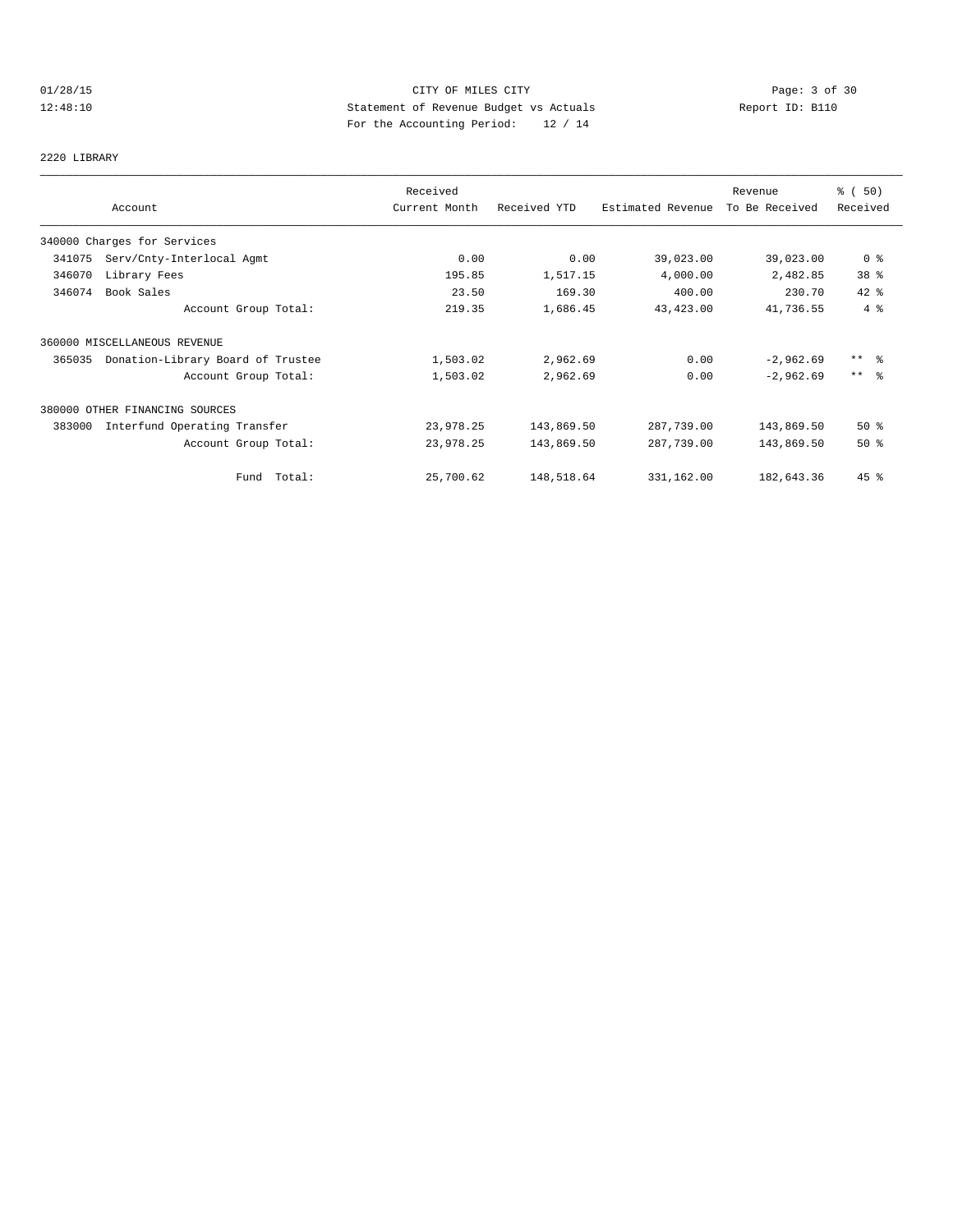# 01/28/15 CITY OF MILES CITY Page: 4 of 30<br>12:48:10 Statement of Revenue Budget vs Actuals Report ID: B110<br>Por the Accumular Deviced: 20.4.14 12:48:10 Statement of Revenue Budget vs Actuals Report ID: B110 For the Accounting Period: 12 / 14

#### 2260 EMERGENCY DISASTER

|              | Account                                | Received<br>Current Month | Received YTD | Estimated Revenue To Be Received | Revenue  | ៖ (50)<br>Received  |
|--------------|----------------------------------------|---------------------------|--------------|----------------------------------|----------|---------------------|
| 310000 TAXES |                                        |                           |              |                                  |          |                     |
| 311010       | Real Property Taxes                    | 0.00                      | 0.43         | 0.00                             | $-0.43$  | $***$ $\frac{6}{3}$ |
| 312000       | Penalty & Interest on Delinquent Taxes | 8.63                      | 24.90        | 0.00                             | $-24.90$ | $***$ 8             |
|              | Account Group Total:                   | 8.63                      | 25.33        | 0.00                             | $-25.33$ | $***$ %             |
|              | Fund Total:                            | 8.63                      | 25.33        | 0.00                             | $-25.33$ | $***$ %             |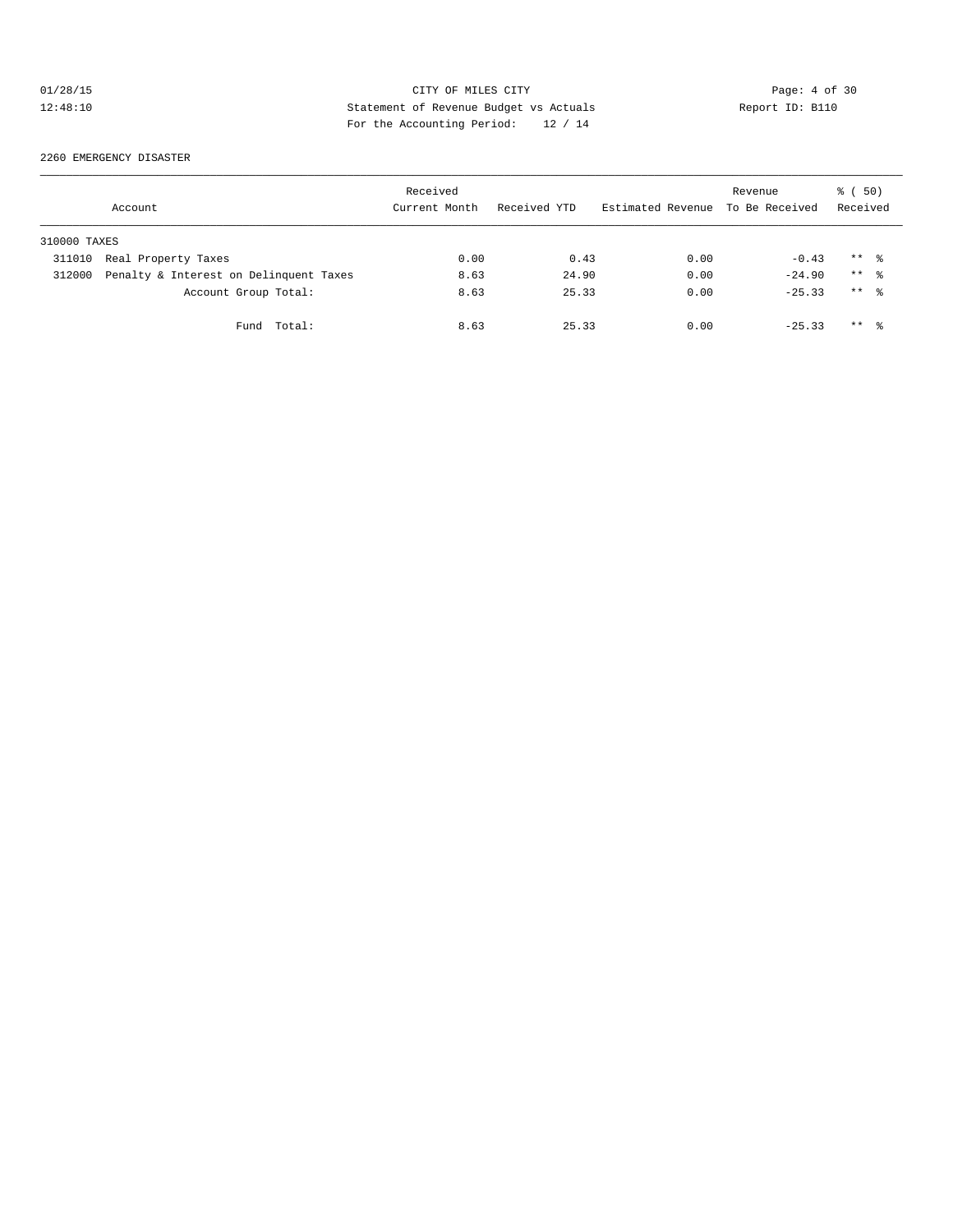# 01/28/15 CITY OF MILES CITY Page: 5 of 30<br>12:48:10 Statement of Revenue Budget vs Actuals Report ID: B110<br>Por the Accumular Deviced: 20.4.14 12:48:10 Statement of Revenue Budget vs Actuals Report ID: B110 For the Accounting Period: 12 / 14

#### 2270 Health

|                                        | Received      |              |                   | Revenue        | 8 ( 50)  |
|----------------------------------------|---------------|--------------|-------------------|----------------|----------|
| Account                                | Current Month | Received YTD | Estimated Revenue | To Be Received | Received |
| 340000 Charges for Services            |               |              |                   |                |          |
| Health Inspection Fees<br>344030       | 0.00          | 16,925.50    | 15,000.00         | $-1,925.50$    | $113*$   |
| Account Group Total:                   | 0.00          | 16,925.50    | 15,000.00         | $-1,925.50$    | $113*$   |
| 380000 OTHER FINANCING SOURCES         |               |              |                   |                |          |
| Interfund Operating Transfer<br>383000 | 30,000.00     | 30,000.00    | 30,000.00         | 0.00           | $100*$   |
| Account Group Total:                   | 30,000.00     | 30,000.00    | 30,000.00         | 0.00           | $100*$   |
| Total:<br>Fund                         | 30,000.00     | 46,925.50    | 45,000.00         | $-1,925.50$    | $104$ %  |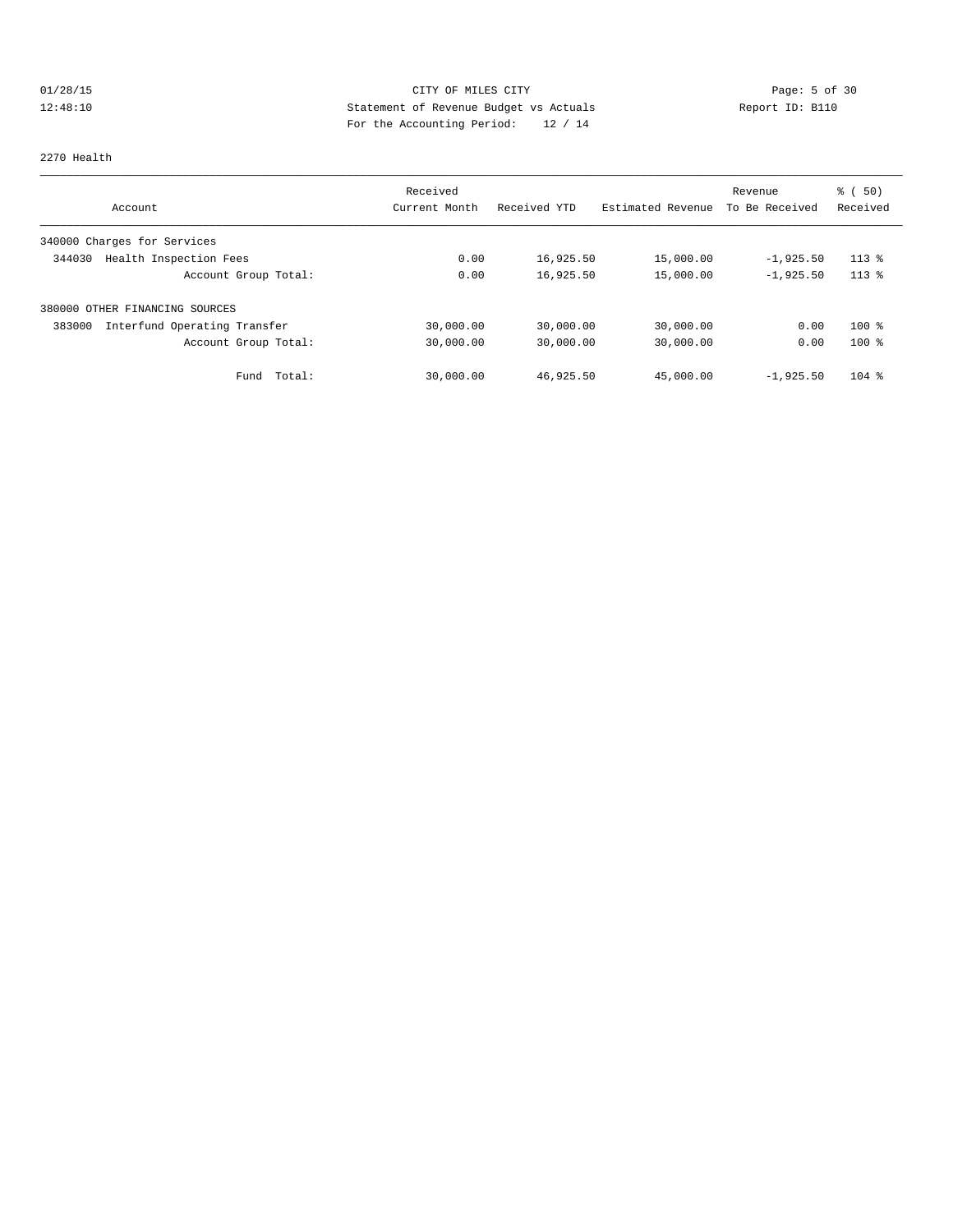# 01/28/15 CITY OF MILES CITY Page: 6 of 30 12:48:10 Statement of Revenue Budget vs Actuals Report ID: B110 For the Accounting Period: 12 / 14

2350 Local Government/Study Commission

| Account                       | Received<br>Current Month | Received YTD | Estimated Revenue | Revenue<br>To Be Received | 8 ( 50)<br>Received |
|-------------------------------|---------------------------|--------------|-------------------|---------------------------|---------------------|
| 310000 TAXES                  |                           |              |                   |                           |                     |
| Real Property Taxes<br>311010 | 252.24                    | 3,855.09     | 14,142.00         | 10,286.91                 | $27$ $\frac{6}{5}$  |
| Account Group Total:          | 252.24                    | 3,855.09     | 14,142.00         | 10,286.91                 | $27$ $\frac{6}{5}$  |
| Fund Total:                   | 252.24                    | 3,855.09     | 14,142.00         | 10,286.91                 | $27$ $\frac{6}{5}$  |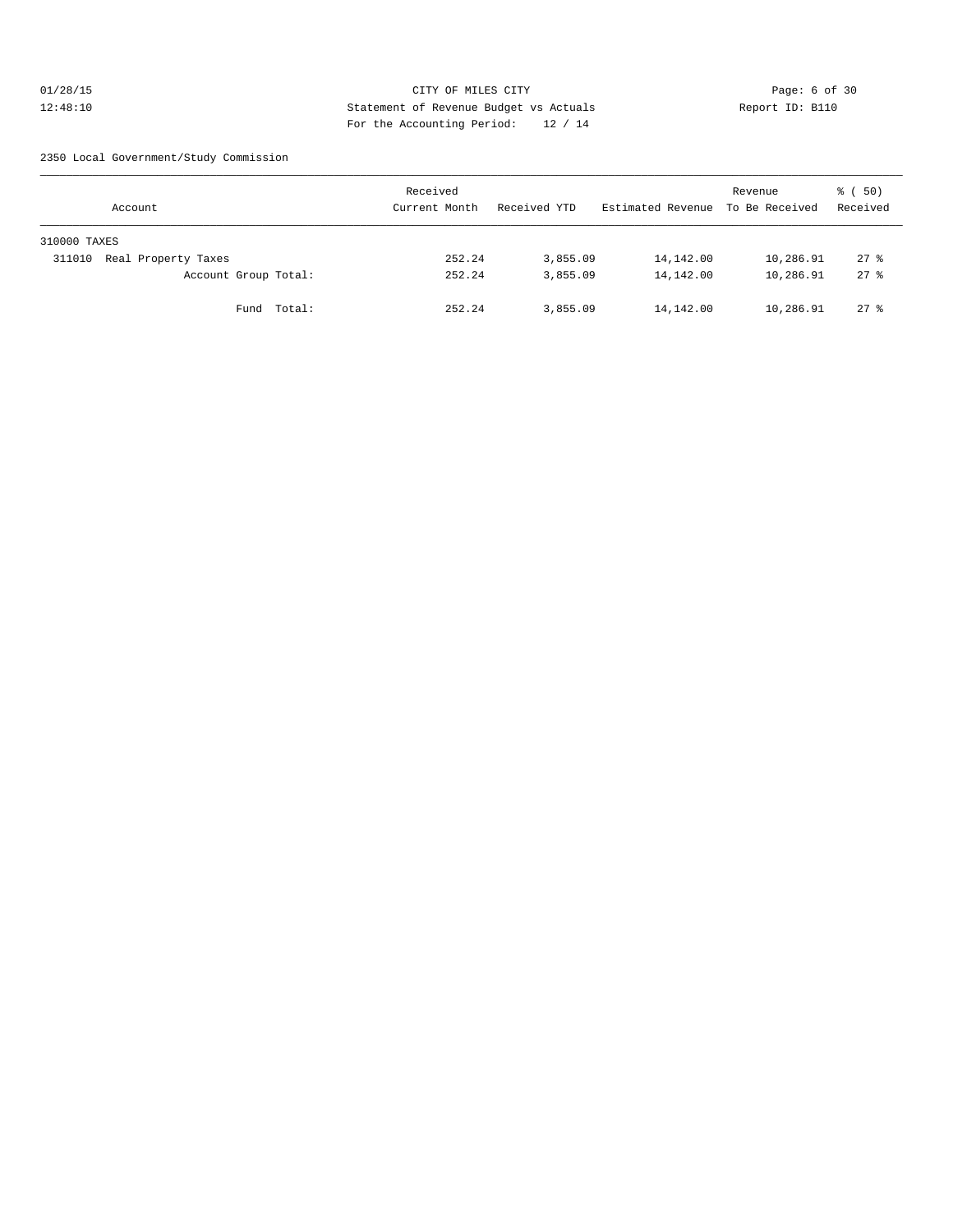# 01/28/15 CITY OF MILES CITY Page: 7 of 30 12:48:10 Statement of Revenue Budget vs Actuals Report ID: B110 For the Accounting Period: 12 / 14

2372 Permissive Medical Levy

|              | Account                                | Received<br>Current Month | Received YTD | Estimated Revenue | Revenue<br>To Be Received | 8 ( 50)<br>Received |
|--------------|----------------------------------------|---------------------------|--------------|-------------------|---------------------------|---------------------|
| 310000 TAXES |                                        |                           |              |                   |                           |                     |
| 311010       | Real Property Taxes                    | 6,260.64                  | 91,119.66    | 162,064.00        | 70,944.34                 | 56 <sup>8</sup>     |
| 311020       | Personal Property Taxes                | 63.18                     | 285.46       | 0.00              | $-285.46$                 | $***$ $\approx$     |
| 312000       | Penalty & Interest on Delinquent Taxes | 30.19                     | 87.22        | 0.00              | $-87.22$                  | $***$ $\approx$     |
|              | Account Group Total:                   | 6,354.01                  | 91,492.34    | 162,064.00        | 70,571.66                 | 56 <sup>8</sup>     |
|              | Total:<br>Fund                         | 6,354.01                  | 91,492.34    | 162,064.00        | 70,571.66                 | 56 %                |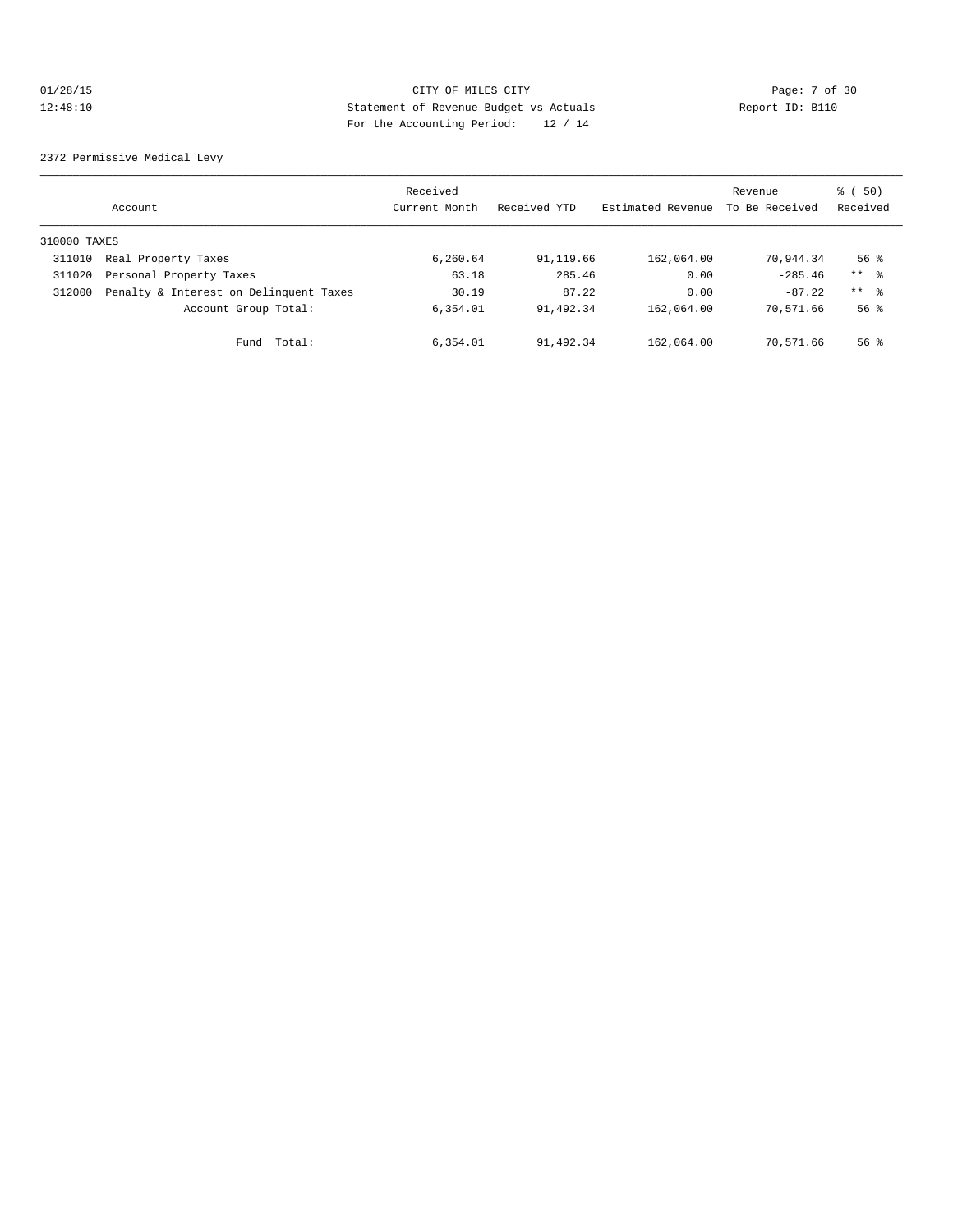# 01/28/15 CITY OF MILES CITY Page: 8 of 30<br>12:48:10 Statement of Revenue Budget vs Actuals Report ID: B110<br>2014 Page: the National Page of Actual Page: 11 12:48:10 Statement of Revenue Budget vs Actuals Report ID: B110 For the Accounting Period: 12 / 14

#### 2394 BUILDING CODE ENFORCEMENT

| Account                              | Received<br>Current Month | Received YTD | Estimated Revenue | Revenue<br>To Be Received | 8 ( 50)<br>Received |
|--------------------------------------|---------------------------|--------------|-------------------|---------------------------|---------------------|
| 320000 LICENSES AND PERMITS          |                           |              |                   |                           |                     |
| Building & Related Permits<br>323010 | 251.00                    | 20,308.46    | 75,000.00         | 54,691.54                 | $27$ %              |
| Account Group Total:                 | 251.00                    | 20,308.46    | 75,000.00         | 54,691.54                 | $27$ $\frac{6}{3}$  |
| Fund Total:                          | 251.00                    | 20,308.46    | 75,000.00         | 54,691.54                 | $27$ $\frac{6}{3}$  |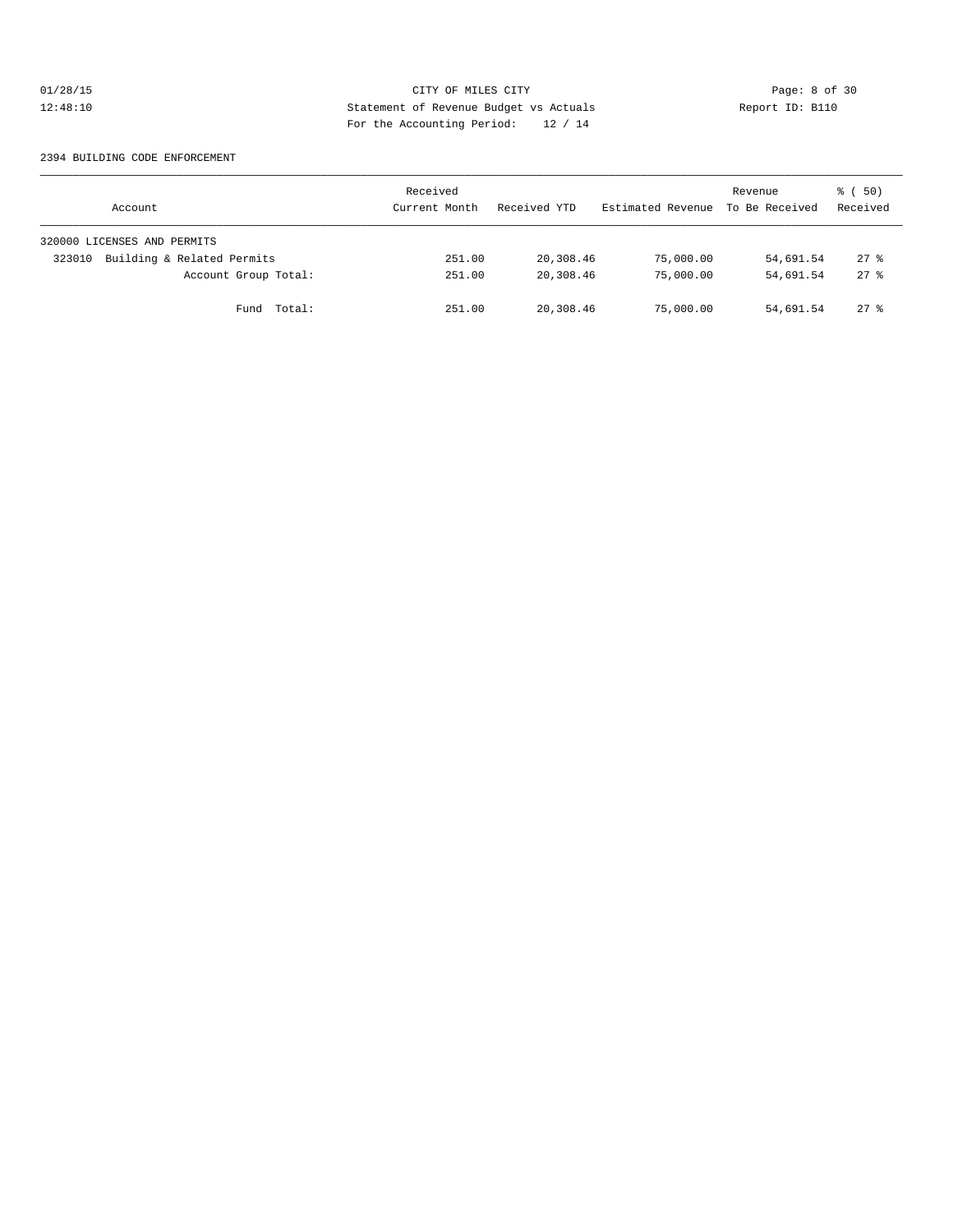# 01/28/15 Page: 9 of 30 12:48:10 Statement of Revenue Budget vs Actuals Report ID: B110 For the Accounting Period: 12 / 14

2400 LTG M D#165-(Gen City)

|        |                                          | Received      |              |                   | Revenue        | % ( 50)  |
|--------|------------------------------------------|---------------|--------------|-------------------|----------------|----------|
|        | Account                                  | Current Month | Received YTD | Estimated Revenue | To Be Received | Received |
|        | 360000 MISCELLANEOUS REVENUE             |               |              |                   |                |          |
| 363010 | Maintenance Assessments                  | 7,917.83      | 100,536.26   | 161,468.00        | 60,931.74      | 62 %     |
| 363040 | Penalty & Interest on Deling Assessments | 99.34         | 418.11       | 500.00            | 81.89          | 84 %     |
|        | Account Group Total:                     | 8,017.17      | 100,954.37   | 161,968.00        | 61,013.63      | 62 %     |
|        | 370000 INVESTMENT EARNINGS               |               |              |                   |                |          |
| 371010 | Investment Earnings                      | 14.38         | 34.28        | 100.00            | 65.72          | $34*$    |
|        | Account Group Total:                     | 14.38         | 34.28        | 100.00            | 65.72          | $34$ $%$ |
|        | Total:<br>Fund                           | 8,031.55      | 100,988.65   | 162,068.00        | 61,079.35      | $62$ $%$ |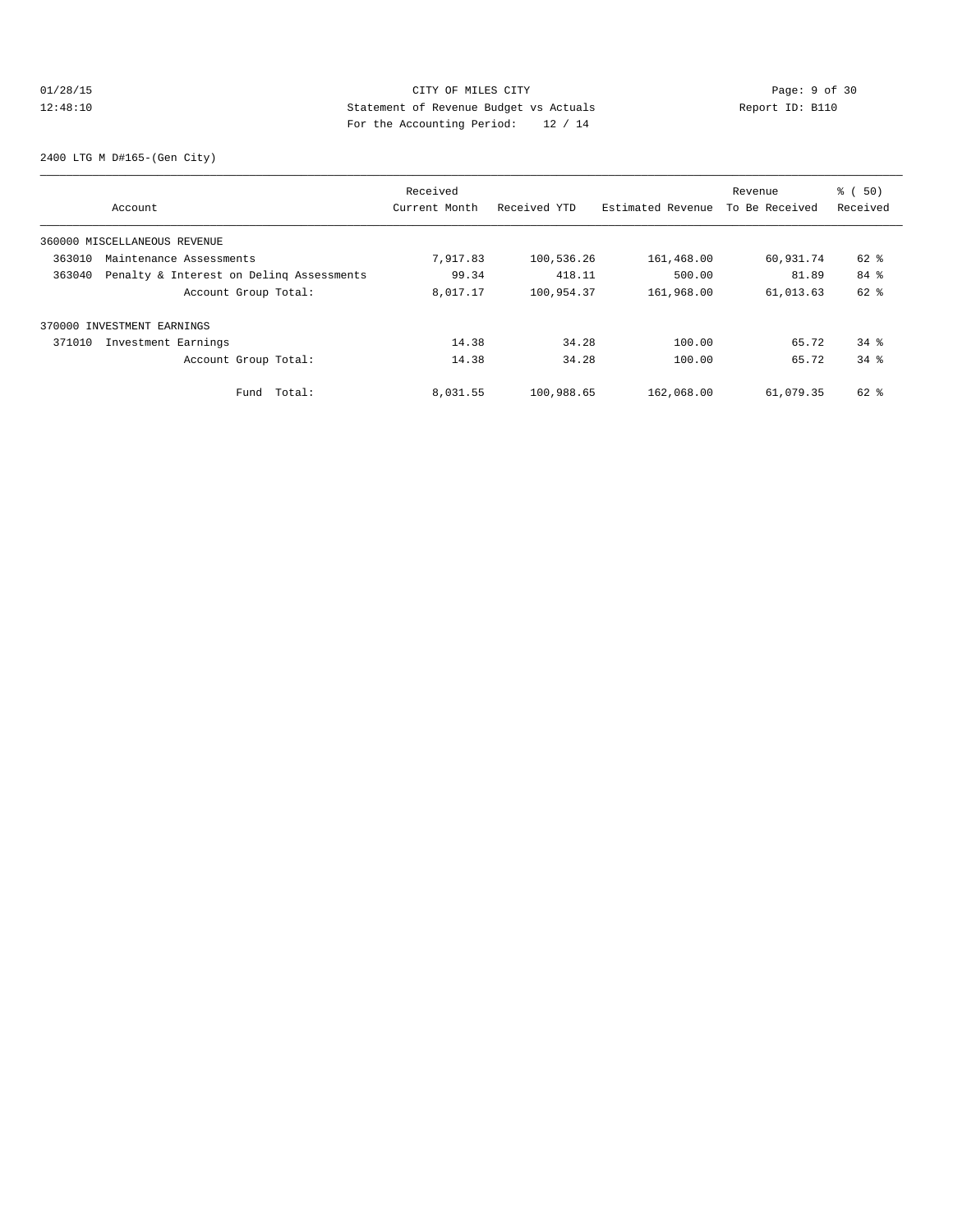# 01/28/15 Page: 10 of 30 12:48:10 Statement of Revenue Budget vs Actuals Report ID: B110 For the Accounting Period: 12 / 14

2420 LTG M D#167-(MilesAddn Etc)

|        |                                          | Received      |              |                   | Revenue        | $\frac{1}{6}$ (50) |
|--------|------------------------------------------|---------------|--------------|-------------------|----------------|--------------------|
|        | Account                                  | Current Month | Received YTD | Estimated Revenue | To Be Received | Received           |
|        | 360000 MISCELLANEOUS REVENUE             |               |              |                   |                |                    |
| 363010 | Maintenance Assessments                  | 1,712.59      | 20,331.11    | 32,570.00         | 12,238.89      | 62 %               |
| 363040 | Penalty & Interest on Deling Assessments | 36.48         | 97.84        | 100.00            | 2.16           | 98 %               |
|        | Account Group Total:                     | 1,749.07      | 20,428.95    | 32,670.00         | 12,241.05      | 63 %               |
|        | 370000 INVESTMENT EARNINGS               |               |              |                   |                |                    |
| 371010 | Investment Earnings                      | 2.73          | 5.76         | 0.00              | $-5.76$        | $***$ 8            |
|        | Account Group Total:                     | 2.73          | 5.76         | 0.00              | $-5.76$        | $***$ $\approx$    |
|        | Total:<br>Fund                           | 1,751.80      | 20,434.71    | 32,670.00         | 12,235.29      | 63 %               |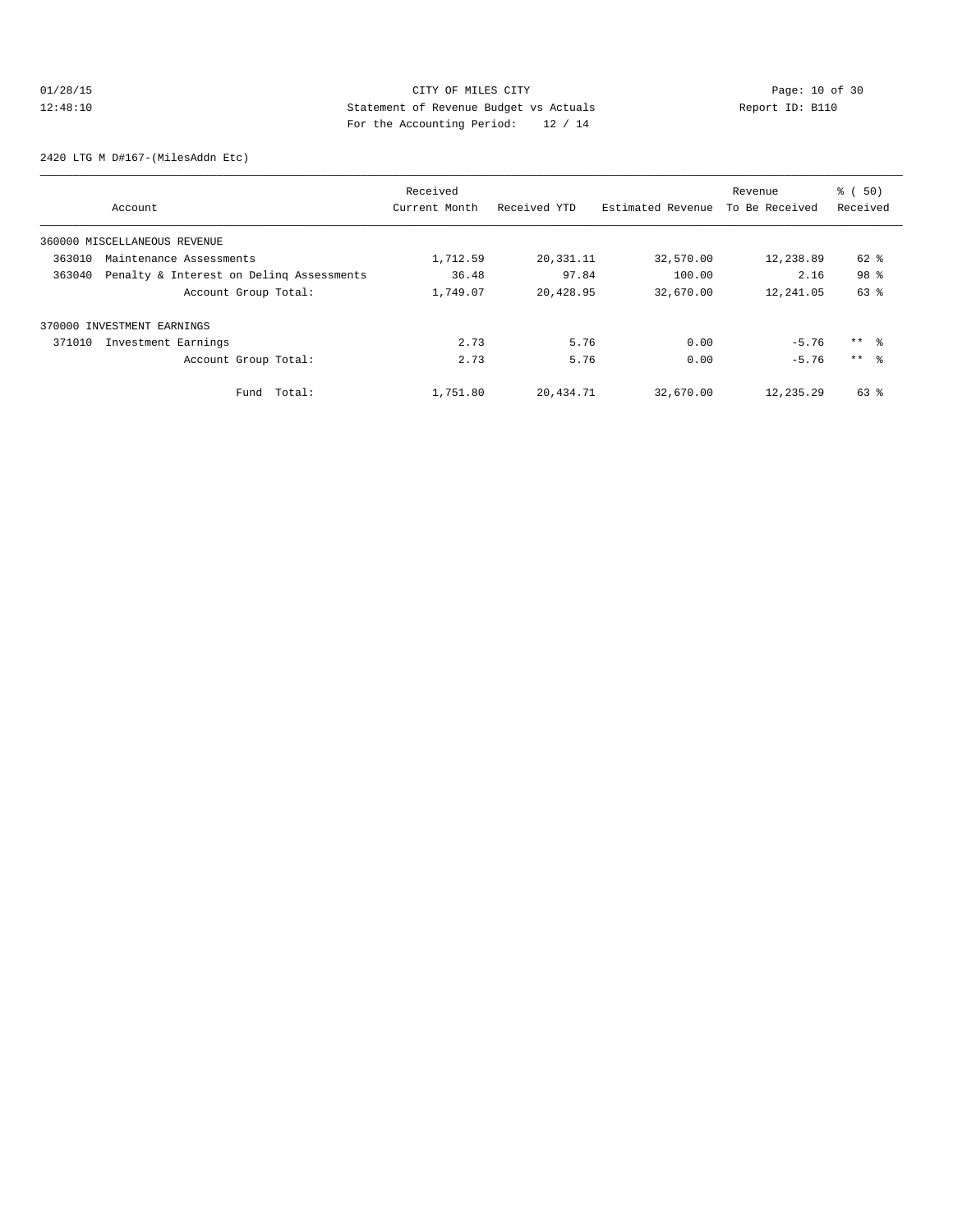# 01/28/15 Page: 11 of 30 12:48:10 Statement of Revenue Budget vs Actuals Report ID: B110<br>Report ID: B110 For the Accounting Period: 12 / 14

2430 LTG M D#171-(Balsam Est)

|        |                                          | Received      |              |                   | Revenue        | $\frac{1}{6}$ (50) |
|--------|------------------------------------------|---------------|--------------|-------------------|----------------|--------------------|
|        | Account                                  | Current Month | Received YTD | Estimated Revenue | To Be Received | Received           |
|        | 360000 MISCELLANEOUS REVENUE             |               |              |                   |                |                    |
| 363010 | Maintenance Assessments                  | 143.25        | 2,331.77     | 4,034.00          | 1,702.23       | 58 %               |
| 363040 | Penalty & Interest on Deling Assessments | 1.00          | 3.51         | 0.00              | $-3.51$        | $***$ $ -$         |
|        | Account Group Total:                     | 144.25        | 2,335.28     | 4,034.00          | 1,698.72       | 58 %               |
|        | 370000 INVESTMENT EARNINGS               |               |              |                   |                |                    |
| 371010 | Investment Earnings                      | 0.31          | 0.48         | 0.00              | $-0.48$        | $***$ $ -$         |
|        | Account Group Total:                     | 0.31          | 0.48         | 0.00              | $-0.48$        | $***$ %            |
|        | Total:<br>Fund                           | 144.56        | 2,335.76     | 4,034.00          | 1,698.24       | 58 %               |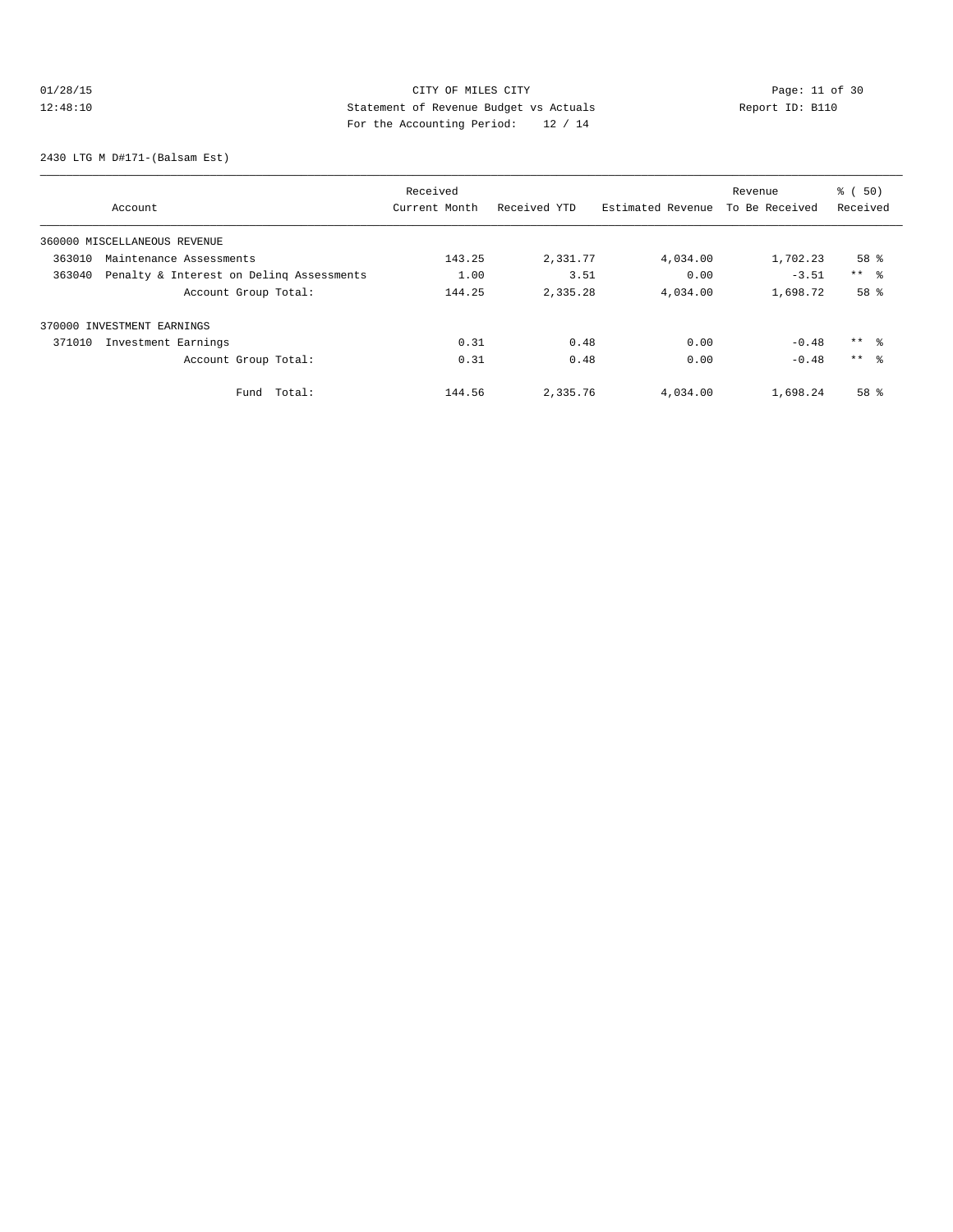# 01/28/15 Page: 12 of 30 12:48:10 Statement of Revenue Budget vs Actuals Report ID: B110 For the Accounting Period: 12 / 14

2440 LTG M D#172-(Main Str)

|        |                                          | Received      |              |                   | Revenue        | % ( 50)        |
|--------|------------------------------------------|---------------|--------------|-------------------|----------------|----------------|
|        | Account                                  | Current Month | Received YTD | Estimated Revenue | To Be Received | Received       |
|        | 360000 MISCELLANEOUS REVENUE             |               |              |                   |                |                |
| 363010 | Maintenance Assessments                  | 1,085.36      | 12,528.29    | 19,730.00         | 7,201.71       | 63 %           |
| 363040 | Penalty & Interest on Deling Assessments | 24.74         | 33.26        | 100.00            | 66.74          | 338            |
|        | Account Group Total:                     | 1,110.10      | 12,561.55    | 19,830.00         | 7.268.45       | 63 %           |
|        | 370000 INVESTMENT EARNINGS               |               |              |                   |                |                |
| 371010 | Investment Earnings                      | 1.56          | 2.57         | 50.00             | 47.43          | 5 <sup>8</sup> |
|        | Account Group Total:                     | 1.56          | 2.57         | 50.00             | 47.43          | 5 <sup>8</sup> |
|        | Total:<br>Fund                           | 1,111.66      | 12,564.12    | 19,880.00         | 7,315.88       | 63 %           |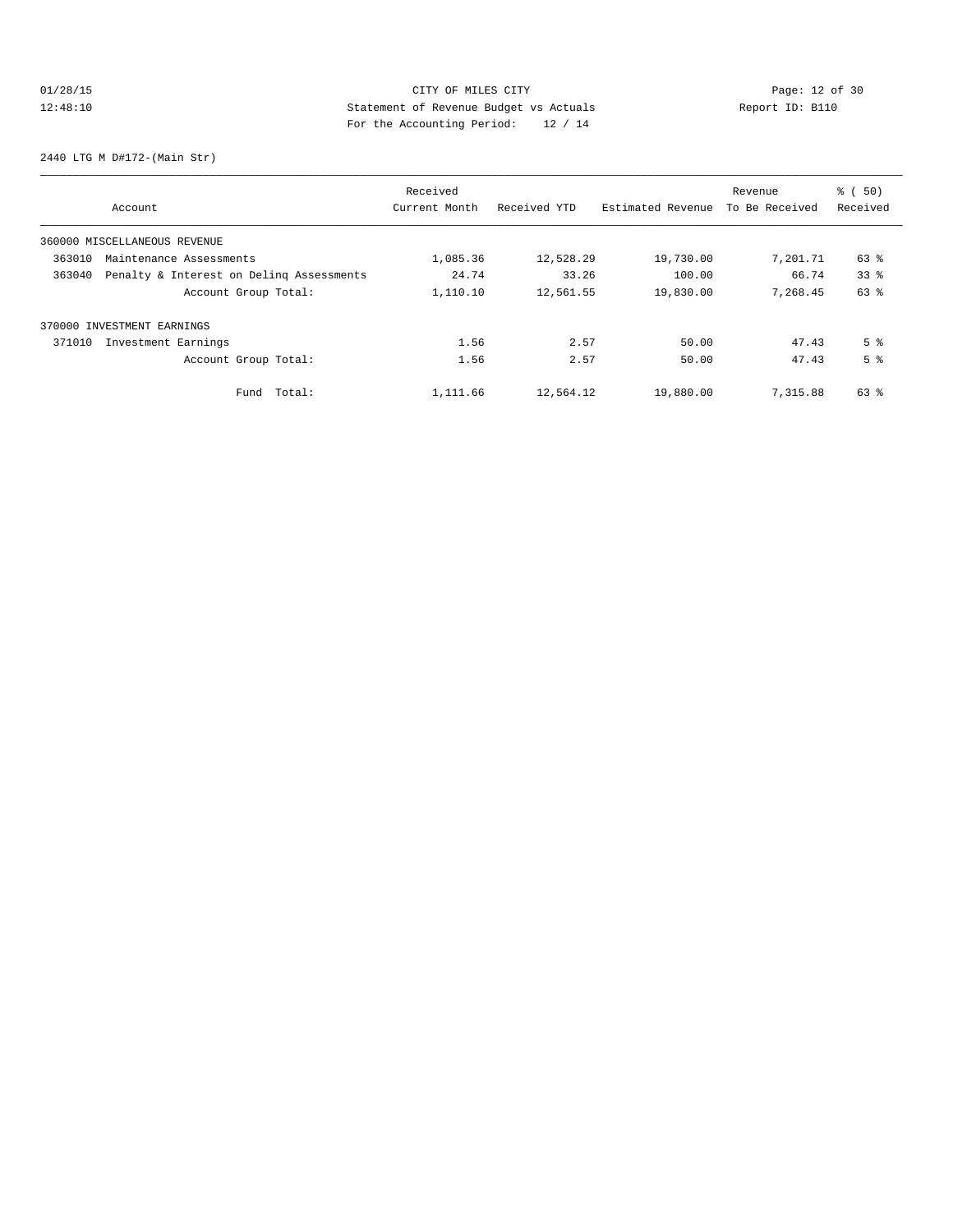# 01/28/15 Page: 13 of 30 12:48:10 Statement of Revenue Budget vs Actuals Report ID: B110 For the Accounting Period: 12 / 14

2450 LTG M D#195-(SG-Trico)

|                                                    | Received      |              |                   | Revenue        | % ( 50)         |
|----------------------------------------------------|---------------|--------------|-------------------|----------------|-----------------|
| Account                                            | Current Month | Received YTD | Estimated Revenue | To Be Received | Received        |
| 360000 MISCELLANEOUS REVENUE                       |               |              |                   |                |                 |
| 363010<br>Maintenance Assessments                  | 65.33         | 3,802.40     | 6,498.00          | 2,695.60       | 59 <sup>8</sup> |
| Penalty & Interest on Deling Assessments<br>363040 | 0.46          | 42.79        | 0.00              | $-42.79$       | $***$ $ -$      |
| Account Group Total:                               | 65.79         | 3,845.19     | 6,498.00          | 2,652.81       | 59 <sup>°</sup> |
| 370000 INVESTMENT EARNINGS                         |               |              |                   |                |                 |
| 371010<br>Investment Earnings                      | 0.46          | 0.86         | 0.00              | $-0.86$        | $***$ $\approx$ |
| Account Group Total:                               | 0.46          | 0.86         | 0.00              | $-0.86$        | $***$ $\approx$ |
| Total:<br>Fund                                     | 66.25         | 3,846.05     | 6,498.00          | 2,651.95       | 59 <sup>°</sup> |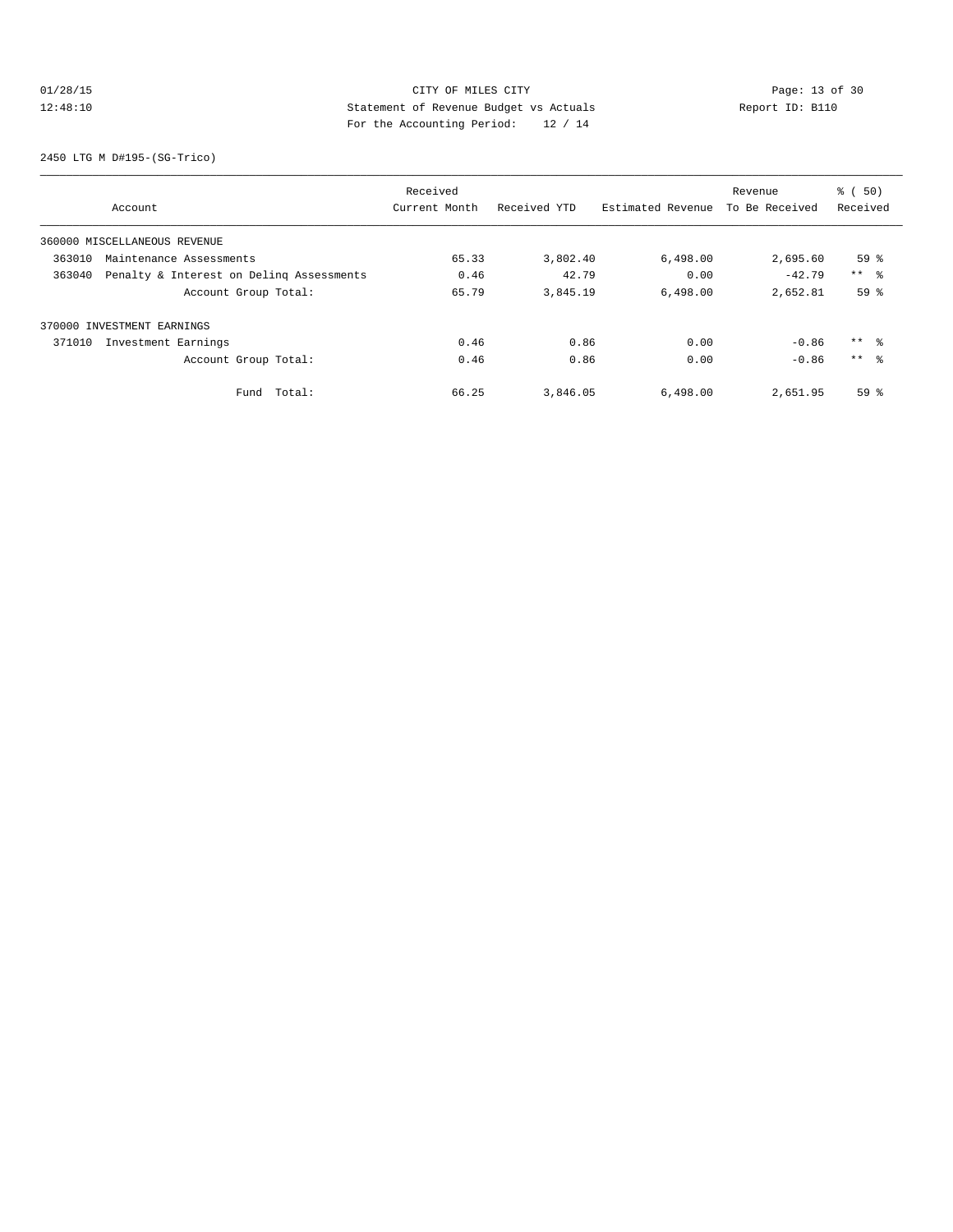# 01/28/15 Page: 14 of 30 12:48:10 Statement of Revenue Budget vs Actuals Report ID: B110 For the Accounting Period: 12 / 14

2470 LTG M D#202-(SG-MDU&NV)

|        |                                          | Received      |              |                   | Revenue        | % ( 50)         |
|--------|------------------------------------------|---------------|--------------|-------------------|----------------|-----------------|
|        | Account                                  | Current Month | Received YTD | Estimated Revenue | To Be Received | Received        |
|        | 360000 MISCELLANEOUS REVENUE             |               |              |                   |                |                 |
| 363010 | Maintenance Assessments                  | 186.54        | 4,632.08     | 7,736.00          | 3,103.92       | 60 %            |
| 363040 | Penalty & Interest on Deling Assessments | 1.30          | 9.21         | 10.00             | 0.79           | $92$ $%$        |
|        | Account Group Total:                     | 187.84        | 4,641.29     | 7.746.00          | 3,104.71       | 60 %            |
|        | 370000 INVESTMENT EARNINGS               |               |              |                   |                |                 |
| 371010 | Investment Earnings                      | 0.69          | 1.44         | 0.00              | $-1.44$        | $***$ %         |
|        | Account Group Total:                     | 0.69          | 1.44         | 0.00              | $-1.44$        | $***$ $\approx$ |
|        | Total:<br>Fund                           | 188.53        | 4,642.73     | 7,746.00          | 3,103.27       | 60 %            |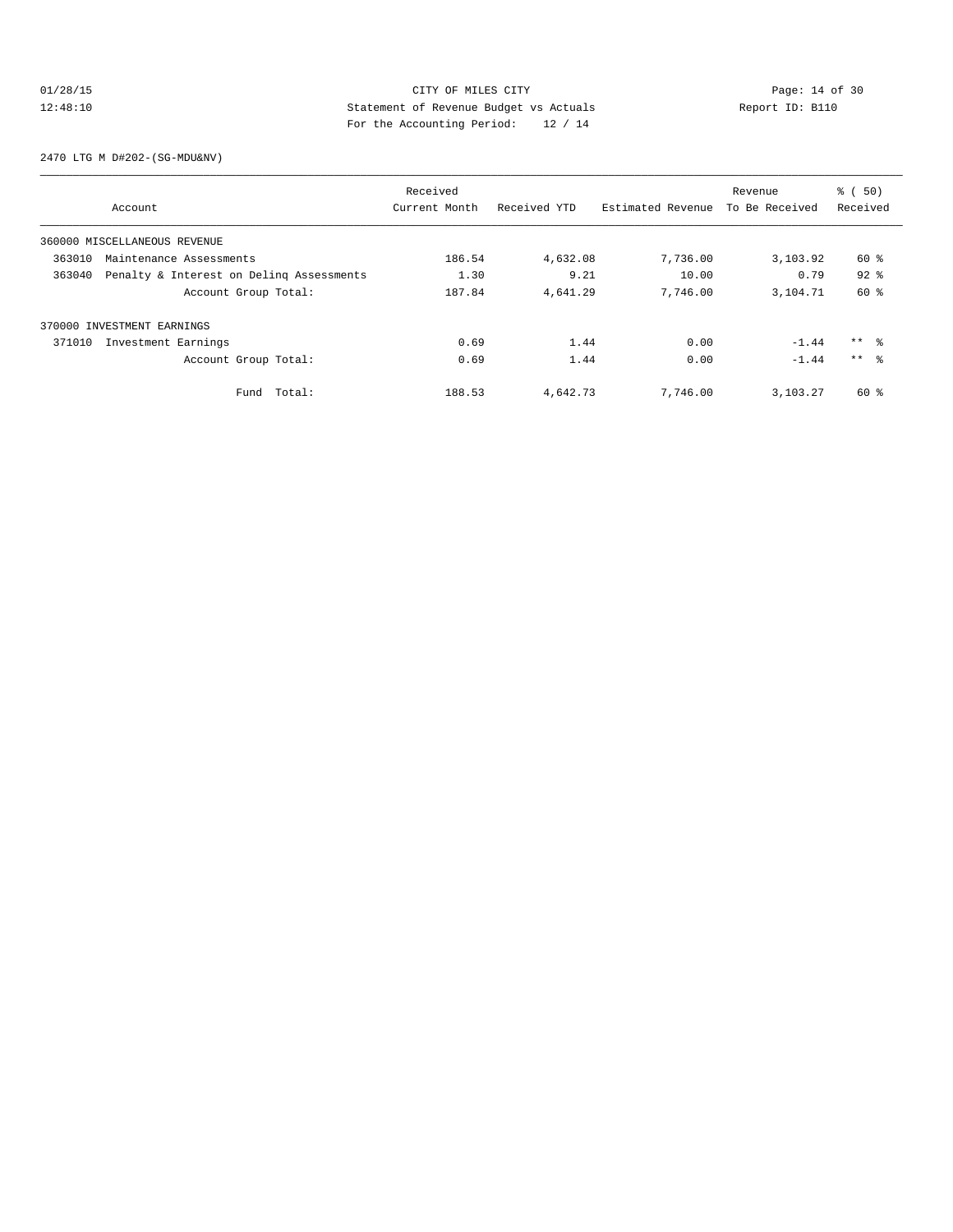# 01/28/15 CITY OF MILES CITY Page: 15 of 30 12:48:10 Statement of Revenue Budget vs Actuals Report ID: B110 For the Accounting Period: 12 / 14

2480 LTG M M#173-(Milestown Estates)

|                                                    | Received      |              |                   | Revenue        | % ( 50)         |
|----------------------------------------------------|---------------|--------------|-------------------|----------------|-----------------|
| Account                                            | Current Month | Received YTD | Estimated Revenue | To Be Received | Received        |
| 360000 MISCELLANEOUS REVENUE                       |               |              |                   |                |                 |
| 363010<br>Maintenance Assessments                  | 77.55         | 1,344.59     | 1,678.00          | 333.41         | 80%             |
| Penalty & Interest on Deling Assessments<br>363040 | 1.17          | 3.81         | 0.00              | $-3.81$        | $***$ %         |
| Account Group Total:                               | 78.72         | 1,348.40     | 1,678.00          | 329.60         | 80%             |
| 370000 INVESTMENT EARNINGS                         |               |              |                   |                |                 |
| 371010<br>Investment Earnings                      | 0.32          | 0.93         | 0.00              | $-0.93$        | $***$ %         |
| Account Group Total:                               | 0.32          | 0.93         | 0.00              | $-0.93$        | $***$ $\approx$ |
| Total:<br>Fund                                     | 79.04         | 1,349.33     | 1,678.00          | 328.67         | 80%             |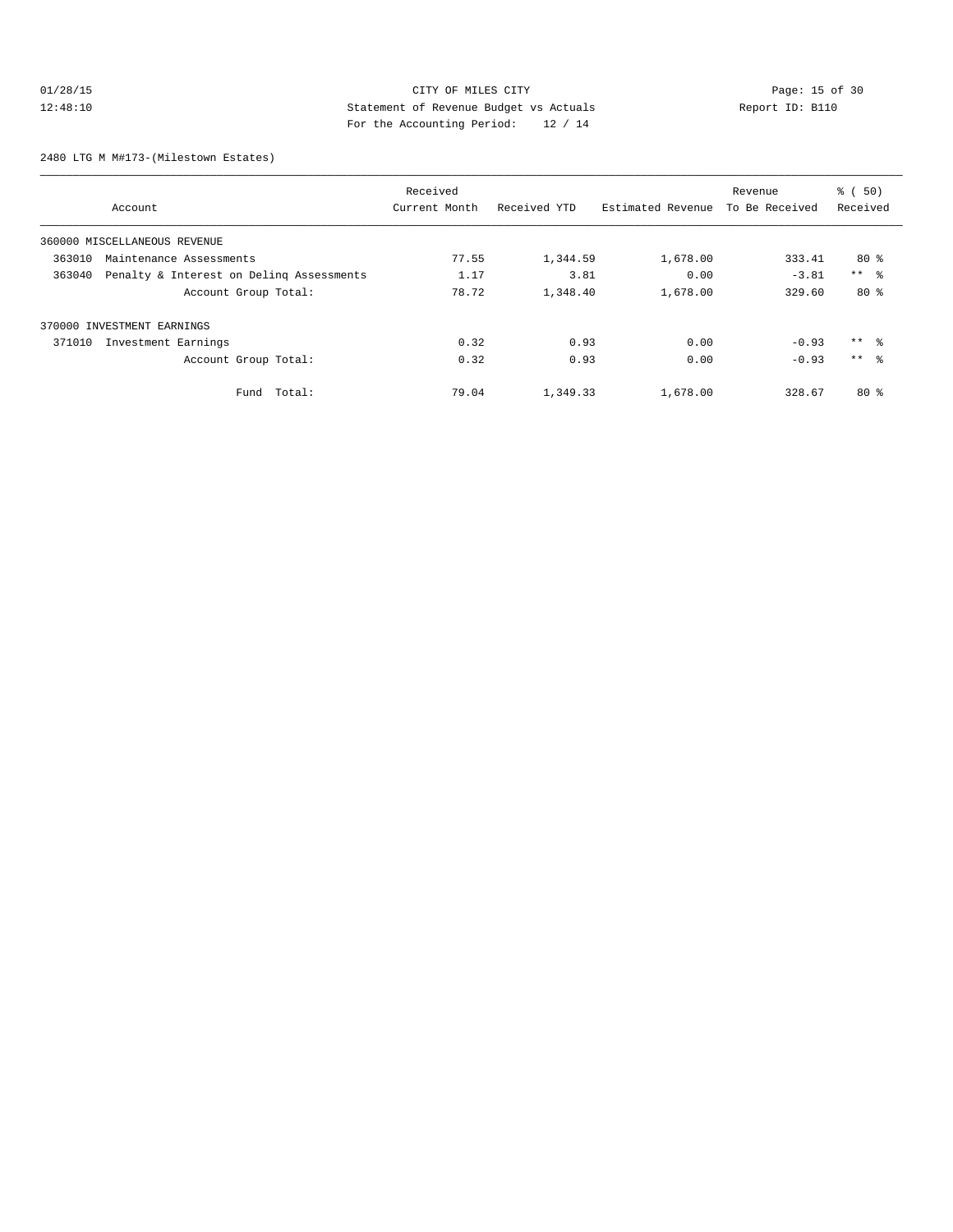# 01/28/15 Page: 16 of 30 12:48:10 Statement of Revenue Budget vs Actuals Report ID: B110<br>Report ID: B110 For the Accounting Period: 12 / 14

2510 STR MAINT DIST #204

| Account                                            | Received<br>Current Month | Received YTD | Estimated Revenue | Revenue<br>To Be Received | % (50)<br>Received |
|----------------------------------------------------|---------------------------|--------------|-------------------|---------------------------|--------------------|
| 360000 MISCELLANEOUS REVENUE                       |                           |              |                   |                           |                    |
| 363010<br>Maintenance Assessments                  | 38, 375.66                | 578,644.20   | 945, 359.00       | 366,714.80                | $61$ %             |
| 363040<br>Penalty & Interest on Deling Assessments | 537.36                    | 2,361.75     | 1,000.00          | $-1, 361.75$              | $236$ %            |
| Account Group Total:                               | 38,913.02                 | 581,005.95   | 946,359.00        | 365, 353.05               | $61$ $%$           |
| 370000 INVESTMENT EARNINGS                         |                           |              |                   |                           |                    |
| Investment Earnings<br>371010                      | 115.43                    | 299.55       | 400.00            | 100.45                    | 75 %               |
| Account Group Total:                               | 115.43                    | 299.55       | 400.00            | 100.45                    | 75 %               |
| 380000<br>OTHER FINANCING SOURCES                  |                           |              |                   |                           |                    |
| 383000<br>Interfund Operating Transfer             | 0.00                      | 0.00         | 87,274.00         | 87, 274.00                | 0 <sup>8</sup>     |
| Account Group Total:                               | 0.00                      | 0.00         | 87, 274.00        | 87, 274.00                | 0 <sup>8</sup>     |
| Total:<br>Fund                                     | 39,028.45                 | 581,305.50   | 1,034,033.00      | 452,727.50                | 56%                |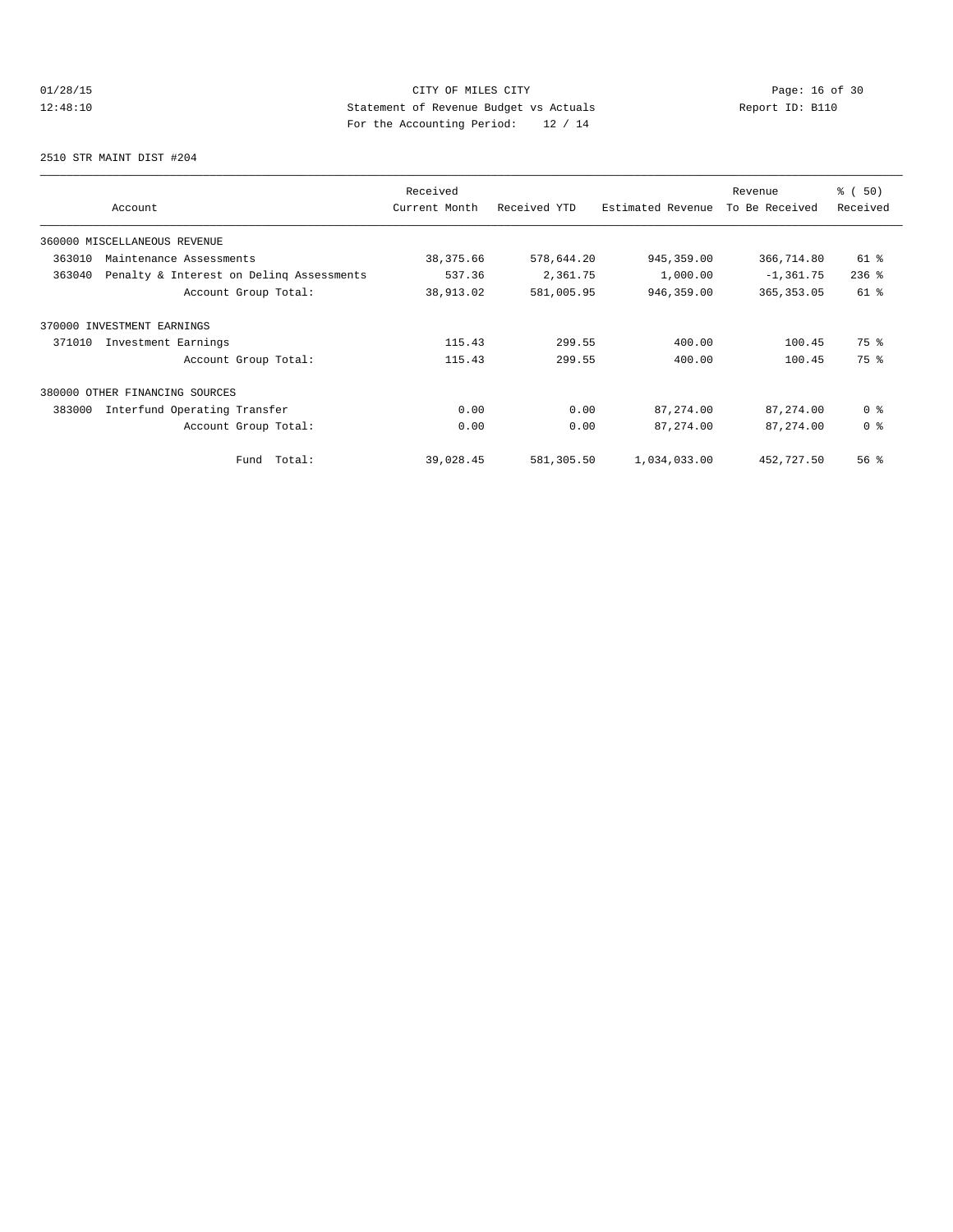# 01/28/15 CITY OF MILES CITY CHE CITY Page: 17 of 30<br>12:48:10 Statement of Revenue Budget vs Actuals Report ID: B110<br>For the Accounting Dominal: 12 (14 12:48:10 Statement of Revenue Budget vs Actuals Report ID: B110 For the Accounting Period: 12 / 14

#### 2520 STR MAINT DIST #205

|                                   |                                          | Received      |              |                   | Revenue        | % (50)         |
|-----------------------------------|------------------------------------------|---------------|--------------|-------------------|----------------|----------------|
| Account                           |                                          | Current Month | Received YTD | Estimated Revenue | To Be Received | Received       |
| 330000 INTERGOVERNMENTAL REVENUES |                                          |               |              |                   |                |                |
| 334001                            | CTEP-SRTS- Safe route to school          | 0.00          | 0.00         | 256,053.00        | 256,053.00     | 0 <sup>8</sup> |
|                                   | Account Group Total:                     | 0.00          | 0.00         | 256,053.00        | 256,053.00     | 0 <sup>8</sup> |
| 360000 MISCELLANEOUS REVENUE      |                                          |               |              |                   |                |                |
| 363010                            | Maintenance Assessments                  | 37,808.30     | 182,521.55   | 247,584.00        | 65,062.45      | 74 %           |
| 363040                            | Penalty & Interest on Deling Assessments | 228.67        | 856.53       | 1,000.00          | 143.47         | 86 %           |
|                                   | Account Group Total:                     | 38,036.97     | 183, 378.08  | 248,584.00        | 65,205.92      | 74 %           |
| 370000 INVESTMENT EARNINGS        |                                          |               |              |                   |                |                |
| 371010                            | Investment Earnings                      | 54.60         | 209.86       | 400.00            | 190.14         | $52$ $%$       |
|                                   | Account Group Total:                     | 54.60         | 209.86       | 400.00            | 190.14         | $52$ $%$       |
| 380000 OTHER FINANCING SOURCES    |                                          |               |              |                   |                |                |
| 383000                            | Interfund Operating Transfer             | 0.00          | 0.00         | 87, 274, 00       | 87, 274, 00    | 0 <sup>8</sup> |
|                                   | Account Group Total:                     | 0.00          | 0.00         | 87,274.00         | 87,274.00      | 0 <sup>8</sup> |
|                                   | Fund Total:                              | 38,091.57     | 183,587.94   | 592,311.00        | 408,723.06     | $31$ $%$       |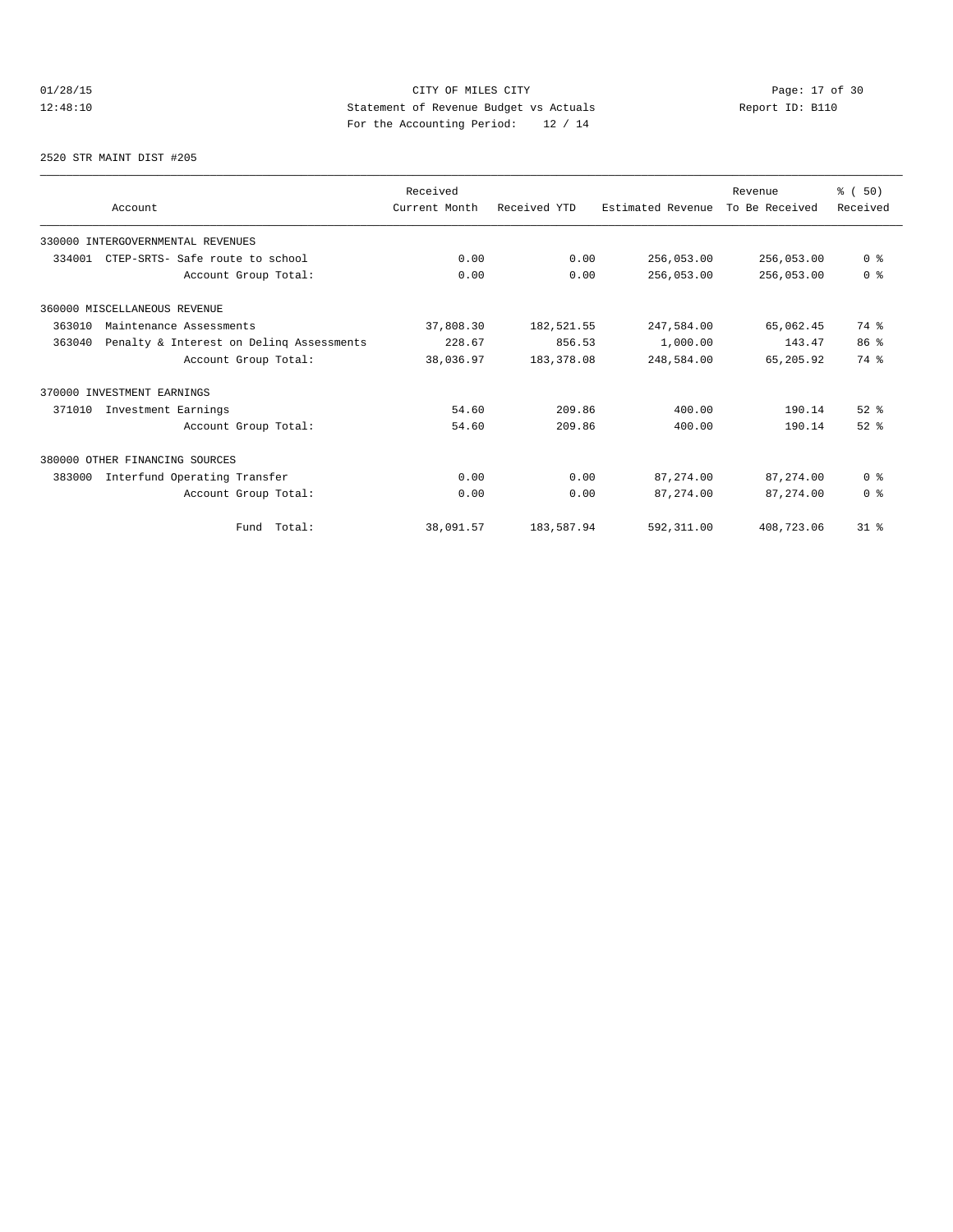# 01/28/15 CITY OF MILES CITY CHE CITY Page: 18 of 30<br>12:48:10 2011 2:48:10 Statement of Revenue Budget vs Actuals<br>2011 2:48:10 2011 2:48:10 2:48:10 2:48:10 12:48:10 Statement of Revenue Budget vs Actuals Report ID: B110 For the Accounting Period: 12 / 14

2540 STR MAINT DIST#207-(MILESTOWN ESTATES)

|        |                                          | Received      |              |                   | Revenue        | $\frac{1}{6}$ (50) |
|--------|------------------------------------------|---------------|--------------|-------------------|----------------|--------------------|
|        | Account                                  | Current Month | Received YTD | Estimated Revenue | To Be Received | Received           |
|        | 360000 MISCELLANEOUS REVENUE             |               |              |                   |                |                    |
| 363010 | Maintenance Assessments                  | 208.76        | 3,636.23     | 4,297.00          | 660.77         | 85 <sup>8</sup>    |
| 363040 | Penalty & Interest on Deling Assessments | 4.80          | 18.82        | 0.00              | $-18.82$       | $***$ %            |
|        | Account Group Total:                     | 213.56        | 3,655.05     | 4,297.00          | 641.95         | 85 <sup>8</sup>    |
|        | 370000 INVESTMENT EARNINGS               |               |              |                   |                |                    |
| 371010 | Investment Earnings                      | 0.70          | 1.86         | 0.00              | $-1.86$        | $***$ 8            |
|        | Account Group Total:                     | 0.70          | 1.86         | 0.00              | $-1.86$        | $***$ %            |
|        | Total:<br>Fund                           | 214.26        | 3,656.91     | 4,297.00          | 640.09         | 85 <sup>8</sup>    |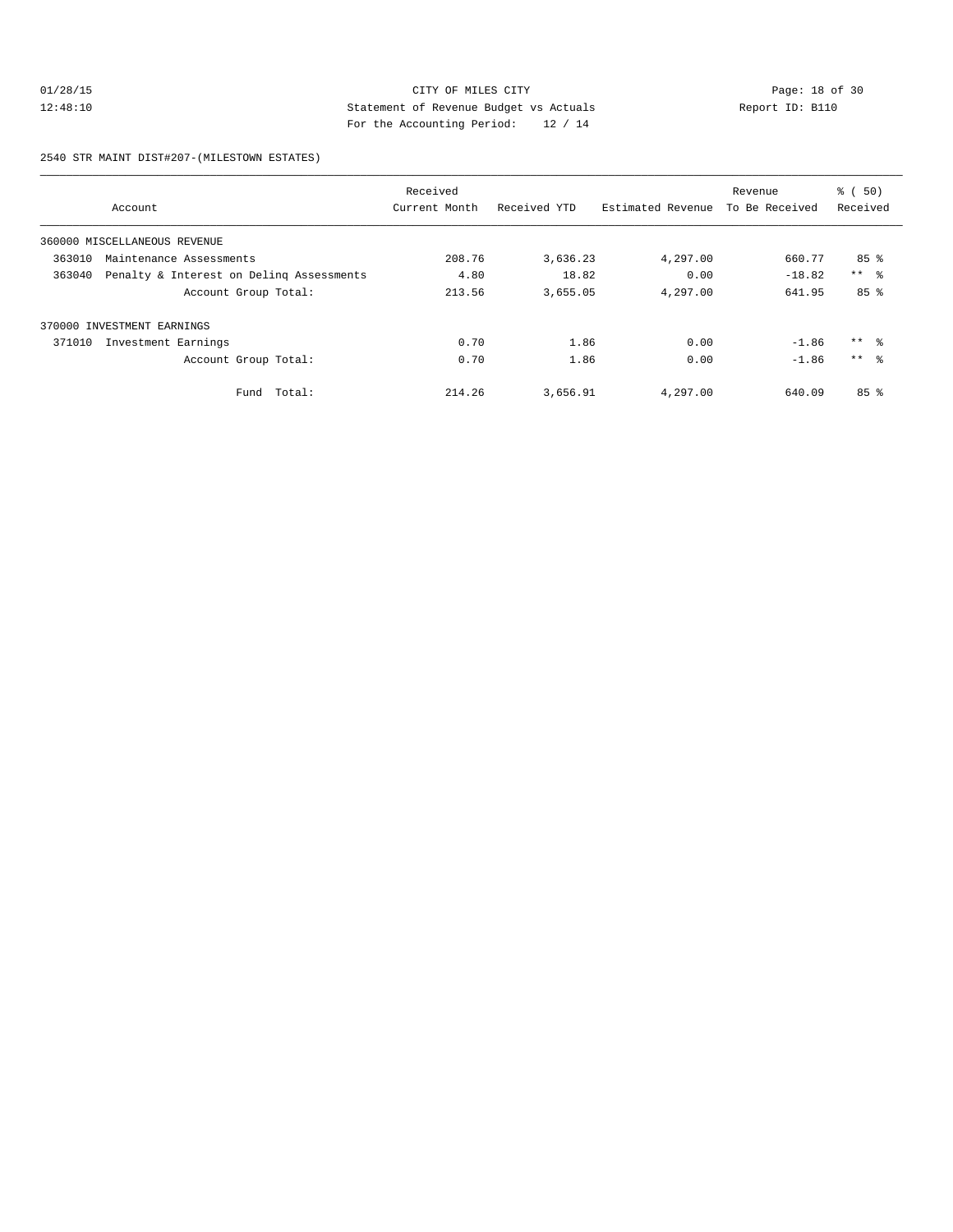# 01/28/15 Page: 19 of 30 12:48:10 Statement of Revenue Budget vs Actuals Report ID: B110 For the Accounting Period: 12 / 14

2820 GAS TAX

| Account                              | Received<br>Current Month | Received YTD | Estimated Revenue | Revenue<br>To Be Received | 8 ( 50)<br>Received |
|--------------------------------------|---------------------------|--------------|-------------------|---------------------------|---------------------|
| 330000 INTERGOVERNMENTAL REVENUES    |                           |              |                   |                           |                     |
| Gasoline Tax Apportionment<br>335040 | 15,056.44                 | 90,338.65    | 180,677.00        | 90,338.35                 | 50%                 |
| Account Group Total:                 | 15,056.44                 | 90,338.65    | 180,677.00        | 90,338.35                 | 50%                 |
| Fund Total:                          | 15,056.44                 | 90,338.65    | 180,677.00        | 90,338.35                 | $50*$               |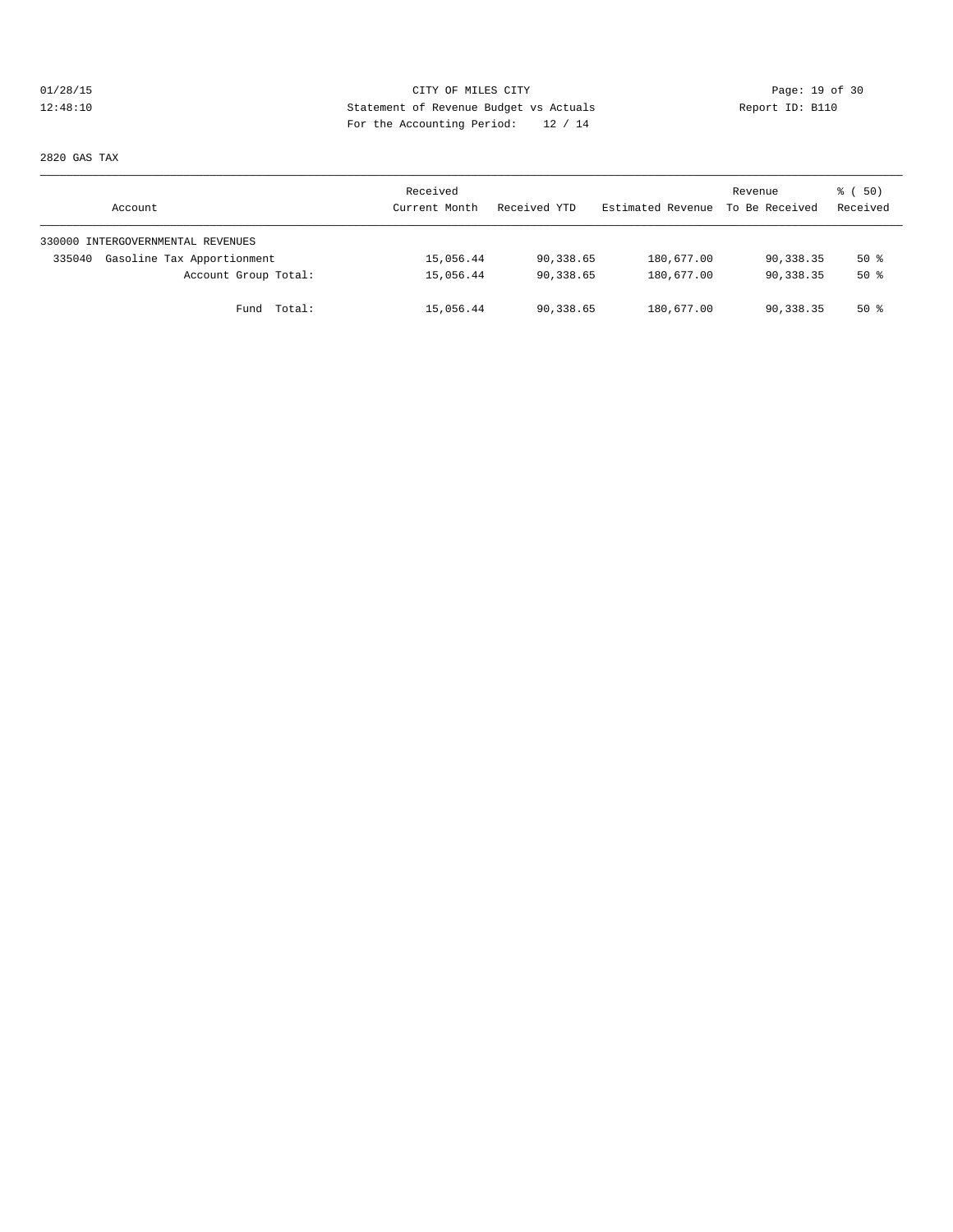# 01/28/15 Page: 20 of 30 12:48:10 Statement of Revenue Budget vs Actuals Report ID: B110 For the Accounting Period: 12 / 14

#### 2850 911 EMERGENCY

|        |                                   | Received      |              |                   | Revenue        | % (50)          |
|--------|-----------------------------------|---------------|--------------|-------------------|----------------|-----------------|
|        | Account                           | Current Month | Received YTD | Estimated Revenue | To Be Received | Received        |
|        | 330000 INTERGOVERNMENTAL REVENUES |               |              |                   |                |                 |
| 335080 | Basic 911 Funds                   | 20,708.47     | 32,130.38    | 64,000.00         | 31,869.62      | 50%             |
| 335081 | Enhanced 911 Funds                | 20,708.47     | 32,130.38    | 64,000.00         | 31,869.62      | $50*$           |
| 335082 | 911 - WIRELESS FUNDS              | 25,075.39     | 67,521.80    | 77,000.00         | 9,478.20       | 88 %            |
|        | Account Group Total:              | 66,492.33     | 131,782.56   | 205,000.00        | 73, 217.44     | 64 %            |
|        | 370000 INVESTMENT EARNINGS        |               |              |                   |                |                 |
| 371010 | Investment Earnings               | 16.70         | 97.94        | 300.00            | 202.06         | 338             |
|        | Account Group Total:              | 16.70         | 97.94        | 300.00            | 202.06         | 33 <sup>8</sup> |
|        | Total:<br>Fund                    | 66,509.03     | 131,880.50   | 205,300.00        | 73,419.50      | 64 %            |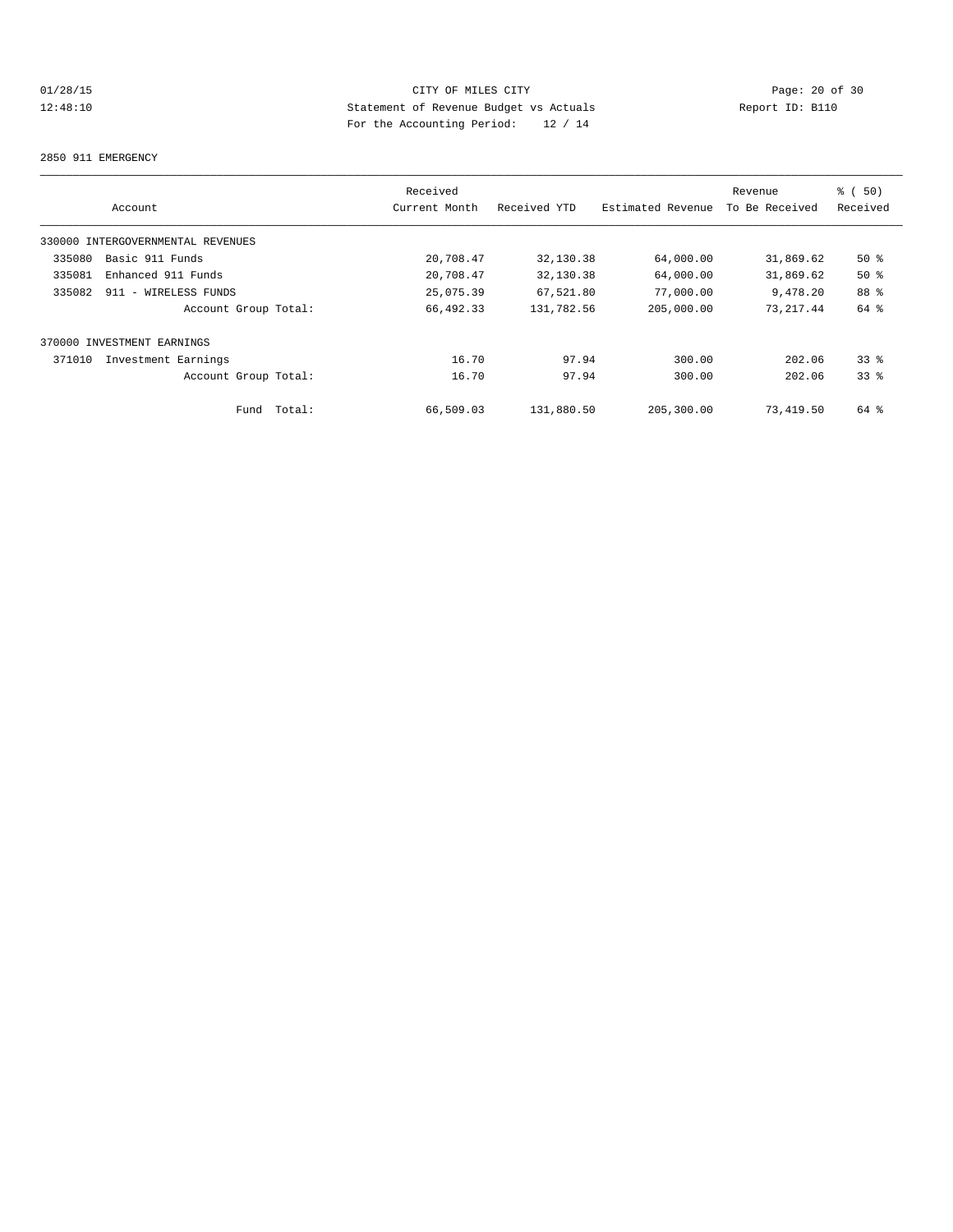# 01/28/15 Page: 21 of 30 12:48:10 Statement of Revenue Budget vs Actuals Report ID: B110 For the Accounting Period: 12 / 14

#### 2880 LIBRARY GRANTS

|        | Account                           |        | Received<br>Current Month | Received YTD | Estimated Revenue | Revenue<br>To Be Received | % ( 50)<br>Received |
|--------|-----------------------------------|--------|---------------------------|--------------|-------------------|---------------------------|---------------------|
|        | 330000 INTERGOVERNMENTAL REVENUES |        |                           |              |                   |                           |                     |
| 334100 | Library - State Aid               |        | 0.00                      | 11,557.69    | 5,398.00          | $-6, 159.69$              | $214$ %             |
| 334105 | Sagebrush Fed/Coal Sev Tax        |        | 0.00                      | 0.00         | 6,160.00          | 6, 160.00                 | 0 <sup>8</sup>      |
| 334107 | Humanities Montana Grant          |        | 0.00                      | 0.00         | 2,000.00          | 2,000.00                  | 0 <sup>8</sup>      |
|        | Account Group Total:              |        | 0.00                      | 11,557.69    | 13,558.00         | 2,000.31                  | 85%                 |
|        | Fund                              | Total: | 0.00                      | 11,557.69    | 13,558.00         | 2,000.31                  | 85 %                |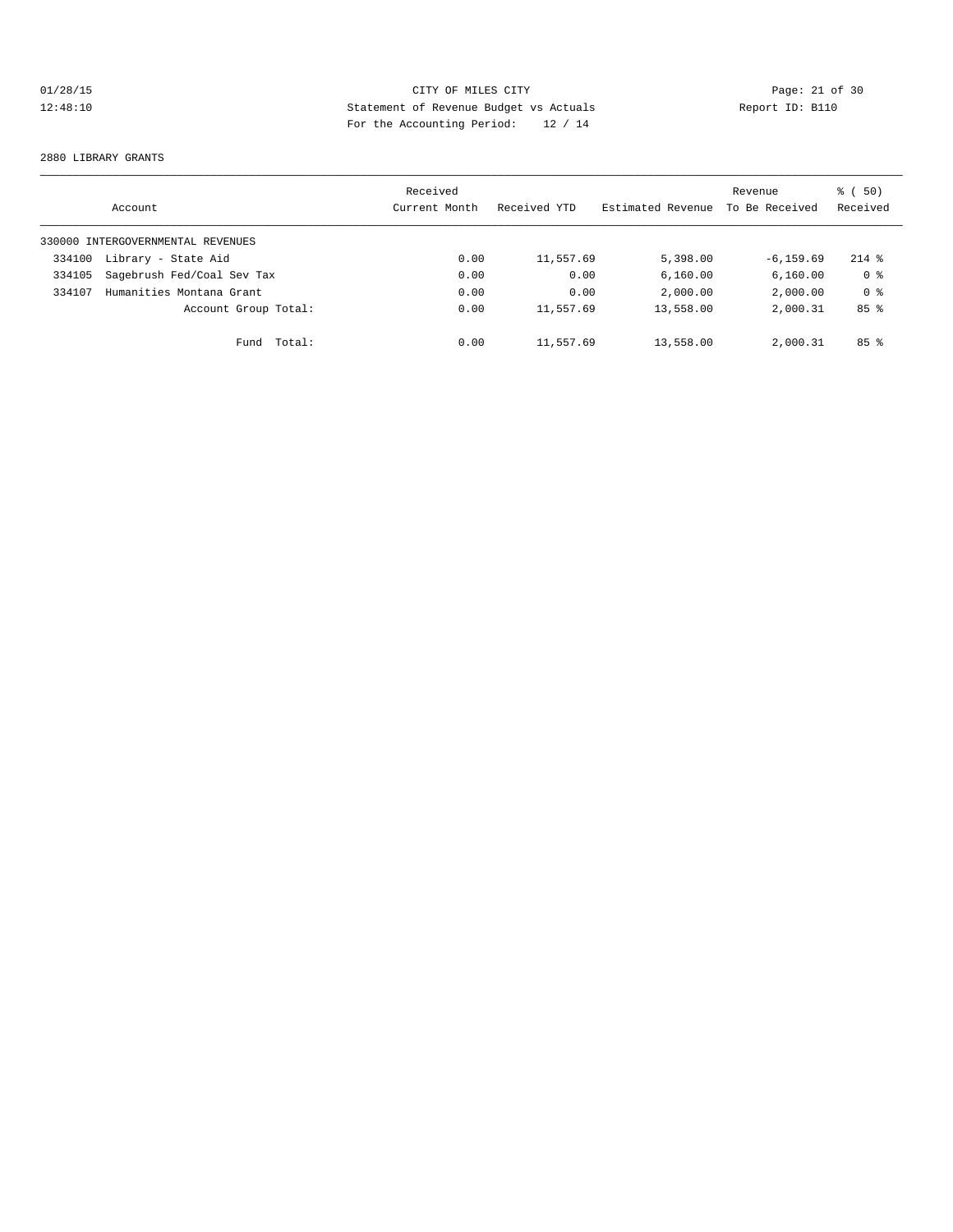# 01/28/15 Page: 22 of 30 12:48:10 Statement of Revenue Budget vs Actuals Report ID: B110 For the Accounting Period: 12 / 14

2935 Historic Preservation

|                                        | Received      |              |                   | Revenue        | % (50)         |
|----------------------------------------|---------------|--------------|-------------------|----------------|----------------|
| Account                                | Current Month | Received YTD | Estimated Revenue | To Be Received | Received       |
| 330000 INTERGOVERNMENTAL REVENUES      |               |              |                   |                |                |
| 331171<br>HP-CDBG-ED Grant             | 1,261.93      | 9,146.79     | 7,500.00          | $-1,646.79$    | $122$ %        |
| 331172<br>Montana Main St Grant        | 0.00          | 4,462.50     | 8,216.00          | 3,753.50       | 54 %           |
| 334000<br>State Grants                 | 5,225.00      | 5,225.00     | 5,225.00          | 0.00           | $100*$         |
| Account Group Total:                   | 6,486.93      | 18,834.29    | 20,941.00         | 2,106.71       | 90%            |
| 340000 Charges for Services            |               |              |                   |                |                |
| Preservation Service Fees<br>346080    | 0.00          | 0.00         | 1,200.00          | 1,200.00       | 0 <sup>8</sup> |
| Account Group Total:                   | 0.00          | 0.00         | 1,200.00          | 1,200.00       | 0 <sup>8</sup> |
| 380000 OTHER FINANCING SOURCES         |               |              |                   |                |                |
| Interfund Operating Transfer<br>383000 | 3,457.00      | 3,457.00     | 3,457.00          | 0.00           | $100$ %        |
| Account Group Total:                   | 3,457.00      | 3,457.00     | 3,457.00          | 0.00           | $100$ %        |
| Fund Total:                            | 9,943.93      | 22, 291.29   | 25,598.00         | 3,306.71       | 87%            |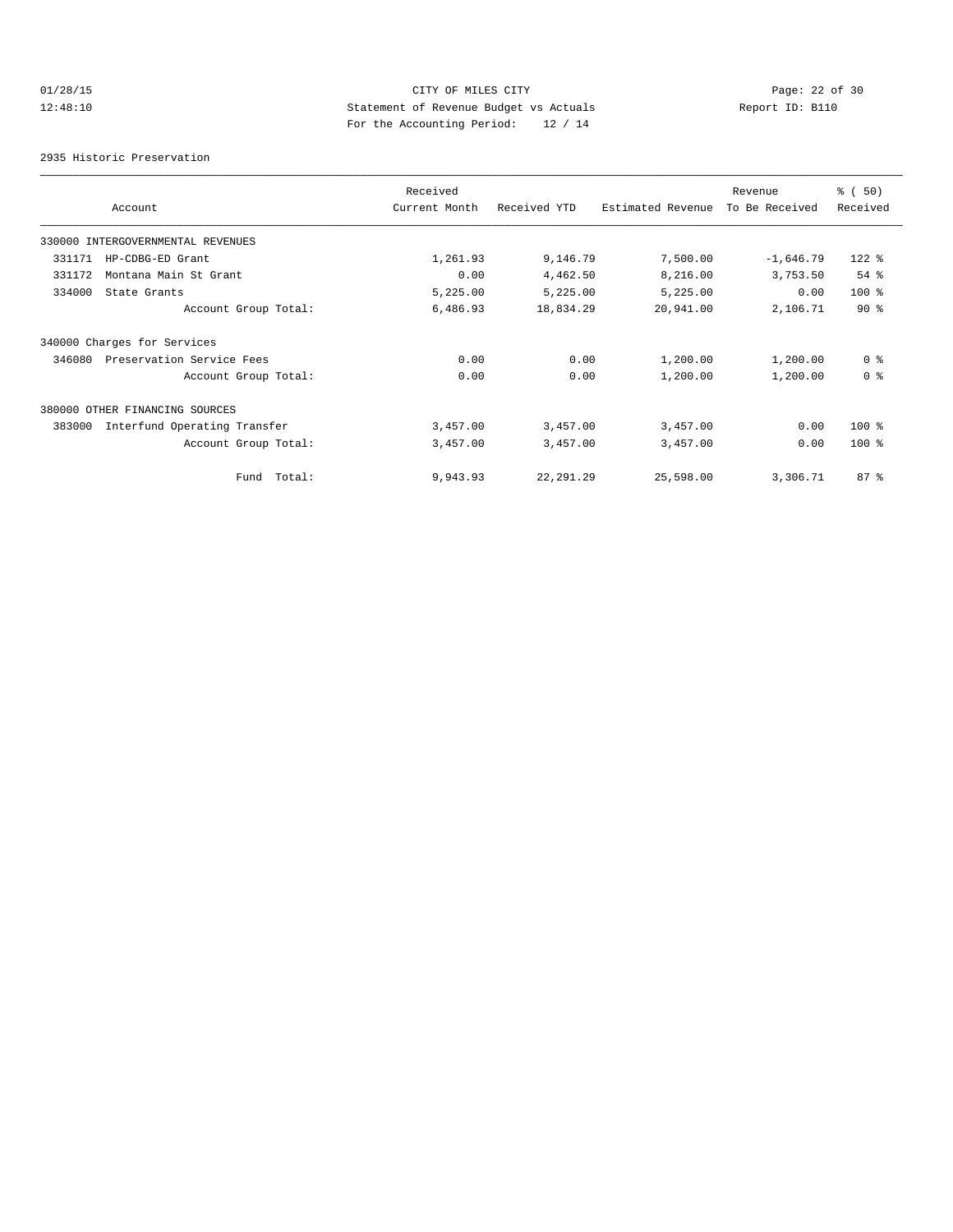# 01/28/15 Page: 23 of 30 12:48:10 Statement of Revenue Budget vs Actuals Report ID: B110 For the Accounting Period: 12 / 14

2985 RETIRED SENIOR VOLUNTEER PROG (RSVP)

|        |                                   | Received      |              |                   | Revenue        | % (50)          |
|--------|-----------------------------------|---------------|--------------|-------------------|----------------|-----------------|
|        | Account                           | Current Month | Received YTD | Estimated Revenue | To Be Received | Received        |
|        | 330000 INTERGOVERNMENTAL REVENUES |               |              |                   |                |                 |
| 331165 | RSVP FEDERAL GRANTS-Custer        | 9,227.78      | 28,576.41    | 60,728.00         | 32, 151.59     | 47 %            |
| 331166 | RSVP-Fallon                       | 490.40        | 3,101.53     | 23,184.00         | 20,082.47      | $13*$           |
|        | Account Group Total:              | 9,718.18      | 31,677.94    | 83,912.00         | 52, 234.06     | 38 %            |
|        | 360000 MISCELLANEOUS REVENUE      |               |              |                   |                |                 |
| 362020 | MISC REVENUE                      | 1,725.00      | 7,654.06     | 19,000.00         | 11,345.94      | $40*$           |
| 362021 | Misc. Rev- Fallon                 | 1,275.00      | 1,275.00     | 2,000.00          | 725.00         | 64 %            |
| 365000 | Contributions and Donations       | 1,500.00      | 3,638.47     | 0.00              | $-3,638.47$    | $***$ $\approx$ |
|        | Account Group Total:              | 4,500.00      | 12,567.53    | 21,000.00         | 8,432.47       | 60 %            |
|        | 370000 INVESTMENT EARNINGS        |               |              |                   |                |                 |
| 371010 | Investment Earnings               | 2.20          | 11.08        | 0.00              | $-11.08$       | $***$ $\approx$ |
|        | Account Group Total:              | 2.20          | 11.08        | 0.00              | $-11.08$       | $***$ $\approx$ |
|        | Fund Total:                       | 14,220.38     | 44,256.55    | 104,912.00        | 60,655.45      | $42*$           |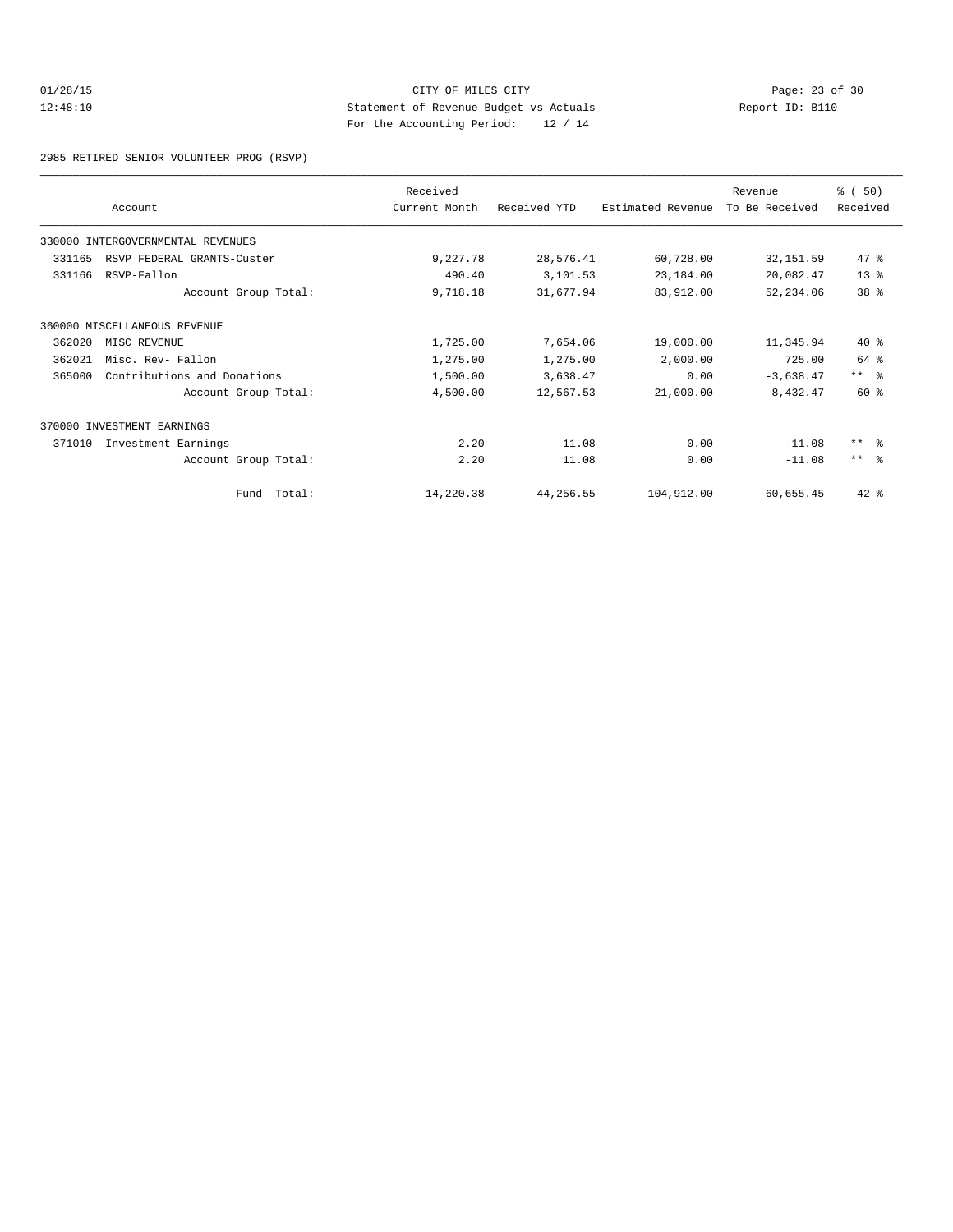# 01/28/15 Page: 24 of 30 12:48:10 Statement of Revenue Budget vs Actuals Report ID: B110 For the Accounting Period: 12 / 14

4000 General Fund Capitol Improvement Fund

| Account                       | Received<br>Current Month | Received YTD | Estimated Revenue To Be Received | Revenue   | 8 ( 50)<br>Received |
|-------------------------------|---------------------------|--------------|----------------------------------|-----------|---------------------|
| 370000 INVESTMENT EARNINGS    |                           |              |                                  |           |                     |
| Investment Earnings<br>371010 | 19.01                     | 107.15       | 0.00                             | $-107.15$ | $***$ %             |
| Account Group Total:          | 19.01                     | 107.15       | 0.00                             | $-107.15$ | $***$ %             |
| Fund Total:                   | 19.01                     | 107.15       | 0.00                             | $-107.15$ | $***$ %             |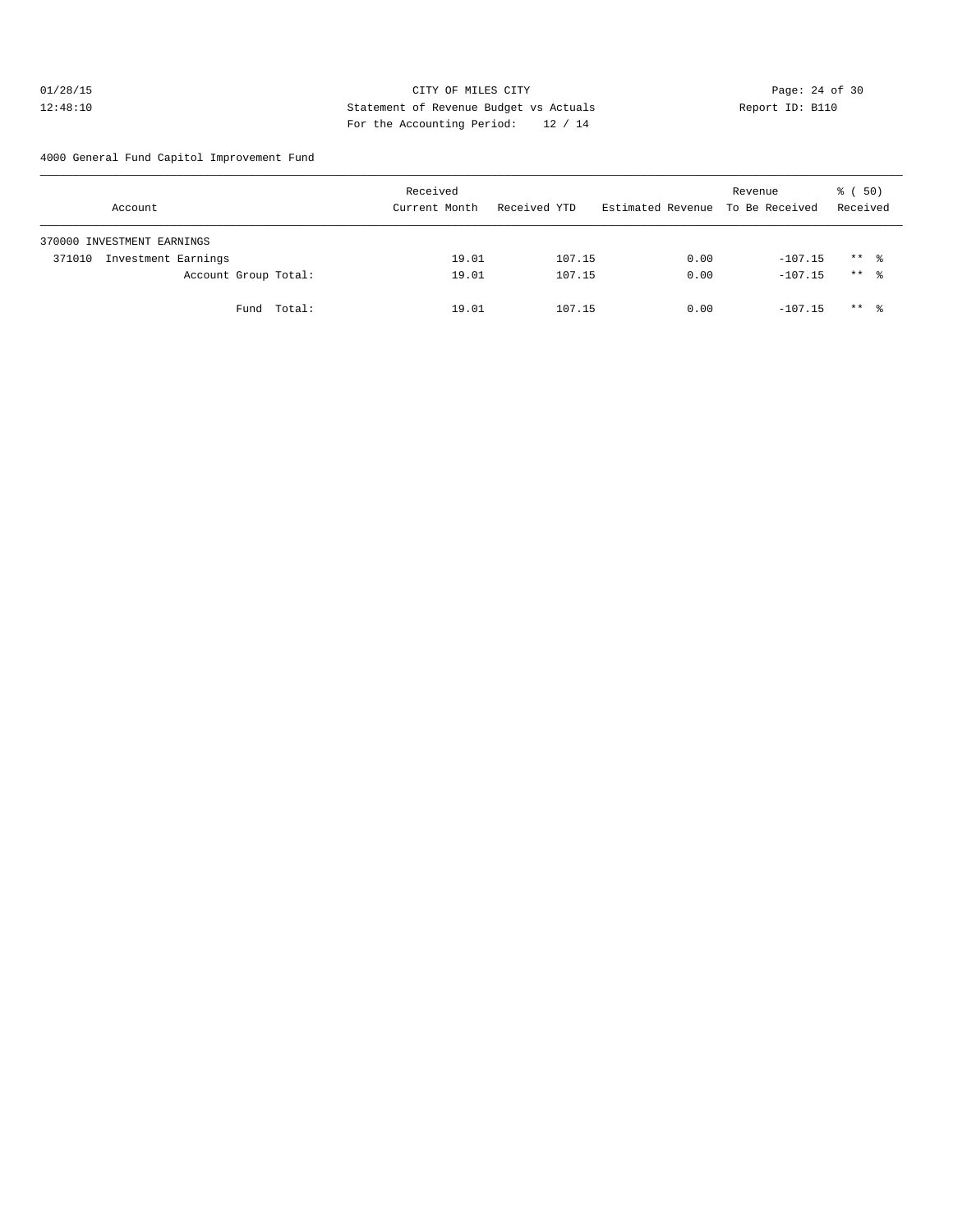# 01/28/15 Page: 25 of 30 12:48:10 Statement of Revenue Budget vs Actuals Report ID: B110 For the Accounting Period: 12 / 14

4060 CAPITAL IMPROV-PUBLIC WORKS

|        | Account                             | Received<br>Current Month | Received YTD | Estimated Revenue To Be Received | Revenue    | % (50)<br>Received      |
|--------|-------------------------------------|---------------------------|--------------|----------------------------------|------------|-------------------------|
|        | 320000 LICENSES AND PERMITS         |                           |              |                                  |            |                         |
| 323040 | Other Miscellaneous Permits         | 200.00                    | 2,850.00     | 3,000.00                         | 150.00     | 95 <sup>8</sup>         |
|        | Account Group Total:                | 200.00                    | 2,850.00     | 3,000.00                         | 150.00     | 95 <sup>8</sup>         |
|        | 340000 Charges for Services         |                           |              |                                  |            |                         |
| 343012 | Street & Roadway Labor/Equip Rental | 0.00                      | 166.10       | 0.00                             | $-166.10$  | $***$ $\approx$         |
| 343014 | Street Cleaning                     | 0.00                      | 0.00         | 8,490.00                         | 8,490.00   | 0 <sup>8</sup>          |
| 343016 | Prkg Vio/Off Str-Impnd Fees         | 140.00                    | 392.00       | 500.00                           | 108.00     | 78 %                    |
| 343018 | Sale of Street & Roadway Materials  | 0.00                      | 0.00         | 1,000.00                         | 1,000.00   | 0 <sup>8</sup>          |
|        | Account Group Total:                | 140.00                    | 558.10       | 9,990.00                         | 9,431.90   | 6 %                     |
|        | 360000 MISCELLANEOUS REVENUE        |                           |              |                                  |            |                         |
|        | 367000 Sale of Junk or Salvage      | 0.00                      | 163.20       | 0.00                             | $-163.20$  | $***$ $%$               |
|        | Account Group Total:                | 0.00                      | 163.20       | 0.00                             | $-163.20$  | $***$ $=$ $\frac{6}{5}$ |
|        | 370000 INVESTMENT EARNINGS          |                           |              |                                  |            |                         |
| 371010 | Investment Earnings                 | 12.10                     | 69.18        | 0.00                             | $-69.18$   | $***$<br>ু ≳            |
|        | Account Group Total:                | 12.10                     | 69.18        | 0.00                             | $-69.18$   | $***$ $\approx$         |
|        | 380000 OTHER FINANCING SOURCES      |                           |              |                                  |            |                         |
| 383000 | Interfund Operating Transfer        | 0.00                      | 4,570.00     | 204,000.00                       | 199,430.00 | 2 <sup>8</sup>          |
|        | Account Group Total:                | 0.00                      | 4,570.00     | 204,000.00                       | 199,430.00 | 2 <sup>8</sup>          |
|        | Fund Total:                         | 352.10                    | 8,210.48     | 216,990.00                       | 208,779.52 | 4%                      |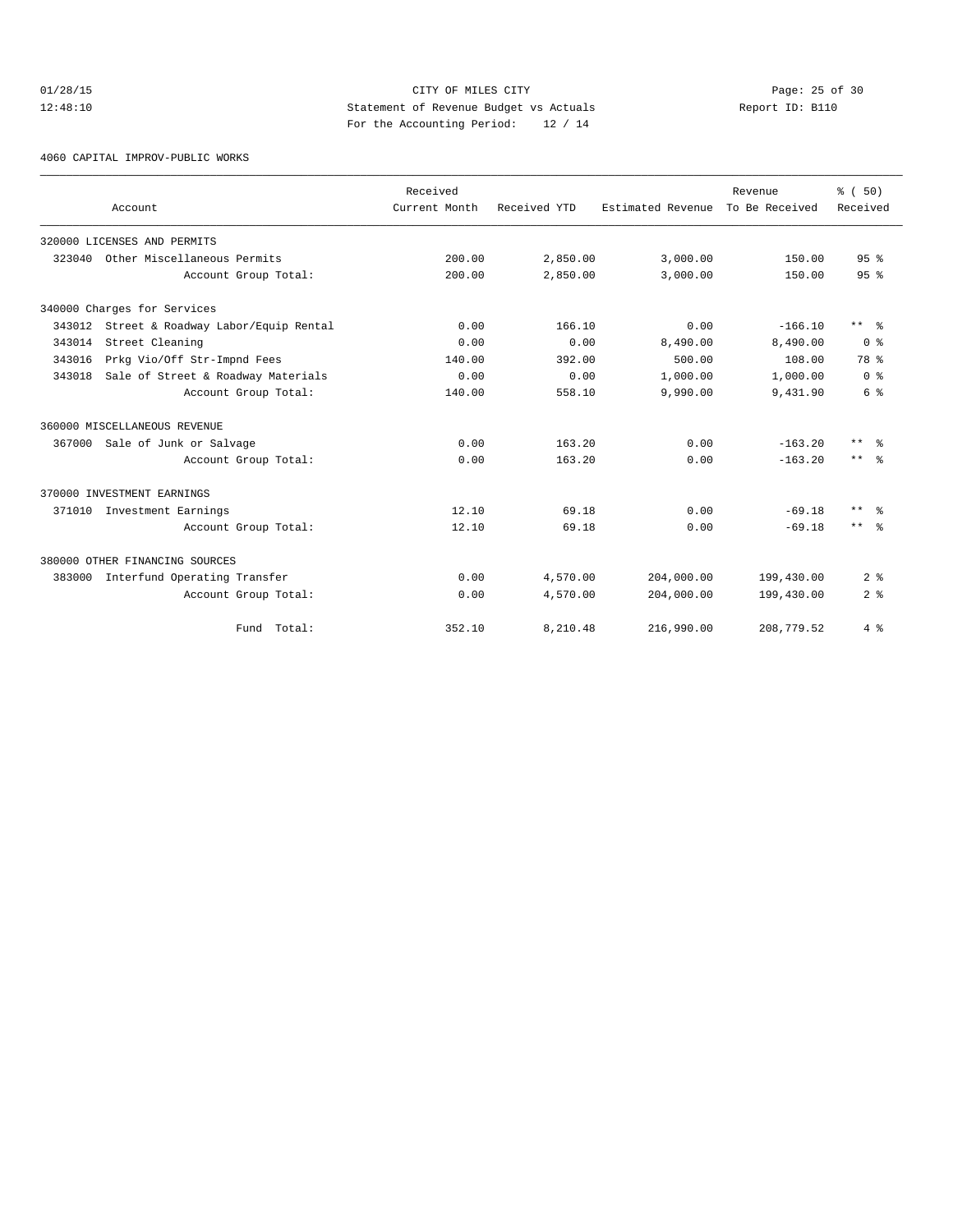# 01/28/15 Page: 26 of 30 12:48:10 Statement of Revenue Budget vs Actuals Report ID: B110<br>Report ID: B110 For the Accounting Period: 12 / 14

#### 5210 WATER UTILITY

|        | Account                                     | Received<br>Current Month | Received YTD | Estimated Revenue | Revenue<br>To Be Received | % (50)<br>Received |
|--------|---------------------------------------------|---------------------------|--------------|-------------------|---------------------------|--------------------|
|        | 330000 INTERGOVERNMENTAL REVENUES           |                           |              |                   |                           |                    |
|        | 331041 Economic Development Act-Water Study | 0.00                      | 0.00         | 25,000.00         | 25,000.00                 | 0 <sup>8</sup>     |
|        | Account Group Total:                        | 0.00                      | 0.00         | 25,000.00         | 25,000.00                 | 0 <sup>8</sup>     |
|        | 340000 Charges for Services                 |                           |              |                   |                           |                    |
| 343021 | Metered Water Sales                         | 127,079.07                | 1,044,641.76 | 1,950,000.00      | 905, 358.24               | 54%                |
| 343022 | Unmetered Water Sales/Chrgoffs              | 0.00                      | 846.94       | 1,800.00          | 953.06                    | $47*$              |
| 343023 | Bulk Water Sales                            | 20.34                     | 3,351.46     | 5,000.00          | 1,648.54                  | 67 <sup>8</sup>    |
| 343025 | Hookup Fee                                  | 0.00                      | 2,700.00     | 12,000.00         | 9,300.00                  | $23$ $%$           |
| 343026 | Water Install/Tap Chrgs/Labor               | 0.00                      | 2,629.40     | 3,000.00          | 370.60                    | 88 %               |
| 343027 | Chq for Wtr Dept. Serv                      | 1,010.00                  | 5,365.00     | 500.00            | $-4,865.00$               | $***$ $%$          |
| 343029 | Curb Stop Replacement Fee                   | 3,536.00                  | 21,817.00    | 41,880.00         | 20,063.00                 | $52$ $%$           |
| 343039 | Custer Co w/s District (Water Study)        | 0.00                      | 0.00         | 7,500.00          | 7,500.00                  | 0 <sup>8</sup>     |
|        | Account Group Total:                        | 131,645.41                | 1,081,351.56 | 2,021,680.00      | 940, 328.44               | 53%                |
|        | 360000 MISCELLANEOUS REVENUE                |                           |              |                   |                           |                    |
| 362020 | MISC REVENUE                                | 0.00                      | 533.74       | 7,500.00          | 6,966.26                  | 7 <sup>°</sup>     |
| 362040 | \$2.00 State Assessment Fee                 | $-14.00$                  | $-158.00$    | 0.00              | 158.00                    | $***$ $ -$         |
|        | Account Group Total:                        | $-14.00$                  | 375.74       | 7,500.00          | 7.124.26                  | 5 <sup>8</sup>     |
|        | 370000 INVESTMENT EARNINGS                  |                           |              |                   |                           |                    |
| 371010 | Investment Earnings                         | 732.73                    | 3,620.13     | 2,000.00          | $-1.620.13$               | $181*$             |
|        | Account Group Total:                        | 732.73                    | 3,620.13     | 2,000.00          | $-1,620.13$               | $181*$             |
|        | Fund Total:                                 | 132, 364.14               | 1,085,347.43 | 2,056,180.00      | 970,832.57                | 53%                |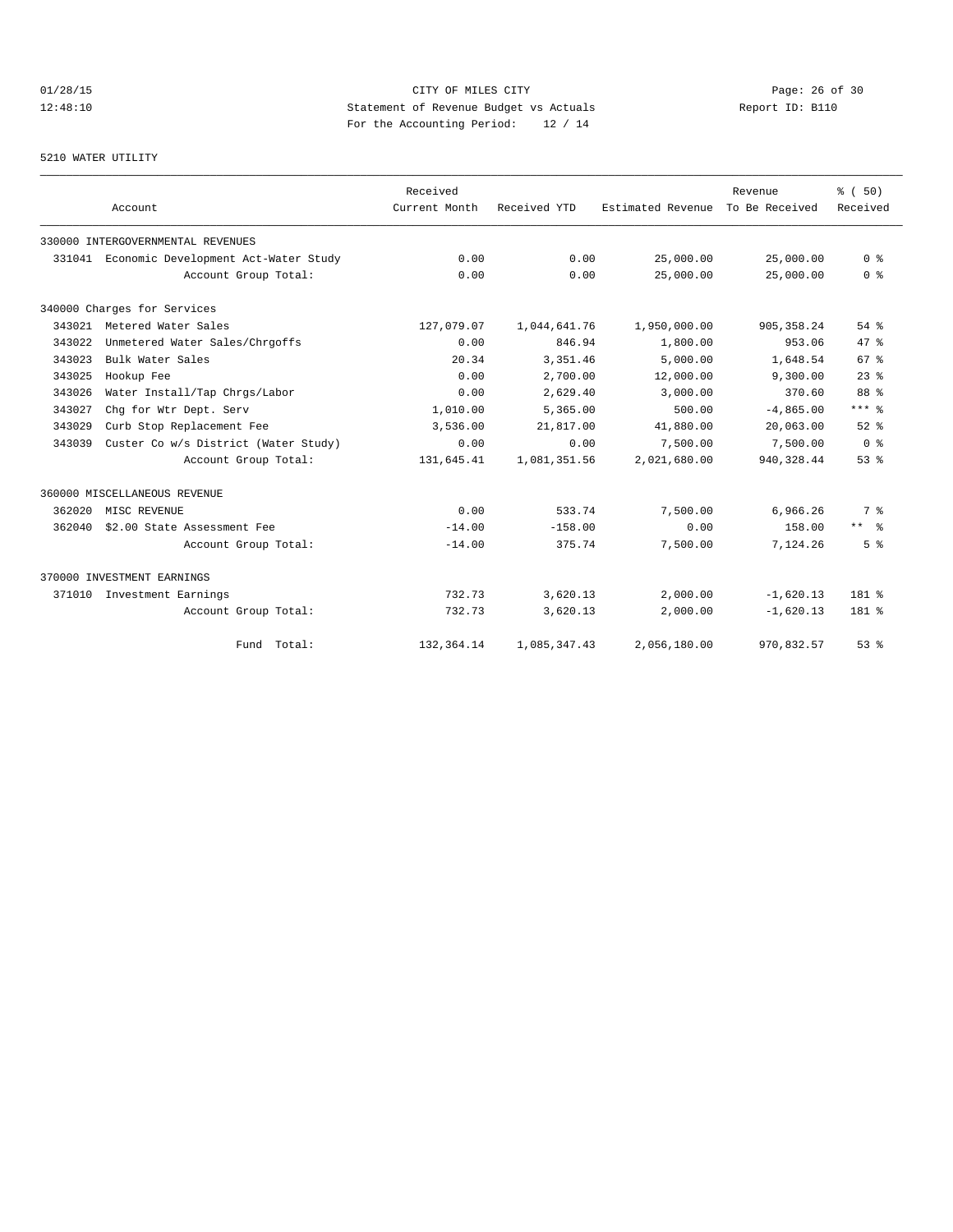# 01/28/15 Page: 27 of 30 12:48:10 Statement of Revenue Budget vs Actuals Report ID: B110 For the Accounting Period: 12 / 14

# 5310 SEWER UTILITY

|        |                                           | Received      |              |                   | Revenue        | % (50)         |
|--------|-------------------------------------------|---------------|--------------|-------------------|----------------|----------------|
|        | Account                                   | Current Month | Received YTD | Estimated Revenue | To Be Received | Received       |
|        | 330000 INTERGOVERNMENTAL REVENUES         |               |              |                   |                |                |
| 331041 | Economic Development Act-Water Study      | 0.00          | 0.00         | 25,000.00         | 25,000.00      | 0 <sup>8</sup> |
| 334120 | TSEP Grant                                | 0.00          | 0.00         | 500,000.00        | 500,000.00     | 0 <sup>8</sup> |
| 334121 | DNRC GRANTS                               | 0.00          | 0.00         | 100,000.00        | 100,000.00     | 0 %            |
| 334122 | Renewable Resource Grant                  | 0.00          | 0.00         | 100,000.00        | 100,000.00     | 0 <sup>8</sup> |
|        | Account Group Total:                      | 0.00          | 0.00         | 725,000.00        | 725,000.00     | 0 <sup>8</sup> |
|        | 340000 Charges for Services               |               |              |                   |                |                |
| 341075 | Serv/Cnty-Interlocal Agmt                 | 0.00          | 0.00         | 1,530.00          | 1,530.00       | 0 <sup>8</sup> |
| 343031 | Sewer Service Charges                     | 89,197.21     | 543, 423.86  | 1,086,644.00      | 543, 220.14    | 50%            |
| 343032 | Sewer Installation Charges/Chrgoffs       | 0.00          | 821.45       | 1,200.00          | 378.55         | 68 %           |
| 343033 | Hookup Fee                                | 0.00          | 840.00       | 6,000.00          | 5.160.00       | 14%            |
| 343034 | Treatment Facilities Fees                 | 145.00        | 820.00       | 3,000.00          | 2,180.00       | $27$ %         |
| 343036 | Miscellaneous Sewer Revenue (Labor)       | 540.00        | 4,486.60     | 1,000.00          | $-3,486.60$    | 449 %          |
| 343037 | Baker Road Etc.                           | 739.71        | 4,626.69     | 8,200.00          | 3,573.31       | 56%            |
| 343038 | RURAL SWR DIST #1                         | 0.00          | 0.00         | 23,000.00         | 23,000.00      | 0 <sup>8</sup> |
| 343039 | Custer Co w/s District (Water Study)      | 0.00          | 0.00         | 7,500.00          | 7,500.00       | 0 <sup>8</sup> |
|        | Account Group Total:                      | 90,621.92     | 555,018.60   | 1,138,074.00      | 583,055.40     | 49 %           |
|        | 360000 MISCELLANEOUS REVENUE              |               |              |                   |                |                |
| 361010 | Land Rental                               | 0.00          | 2,575.90     | 2,576.00          | 0.10           | $100*$         |
| 362020 | MISC REVENUE                              | 0.00          | 0.00         | 7,500.00          | 7,500.00       | 0 <sup>8</sup> |
|        | Account Group Total:                      | 0.00          | 2,575.90     | 10,076.00         | 7,500.10       | $26$ %         |
|        | 370000 INVESTMENT EARNINGS                |               |              |                   |                |                |
| 371010 | Investment Earnings                       | 159.98        | 813.37       | 1,000.00          | 186.63         | $81 - 8$       |
|        | Account Group Total:                      | 159.98        | 813.37       | 1,000.00          | 186.63         | $81*$          |
|        | 380000 OTHER FINANCING SOURCES            |               |              |                   |                |                |
|        | 381070 Proceeds from Notes/Loans/Intercap | 0.00          | 0.00         | 6,000,000.00      | 6,000,000.00   | 0 %            |
|        | Account Group Total:                      | 0.00          | 0.00         | 6,000,000.00      | 6,000,000.00   | 0 <sup>8</sup> |
|        | Fund Total:                               | 90,781.90     | 558,407.87   | 7,874,150.00      | 7, 315, 742.13 | 7%             |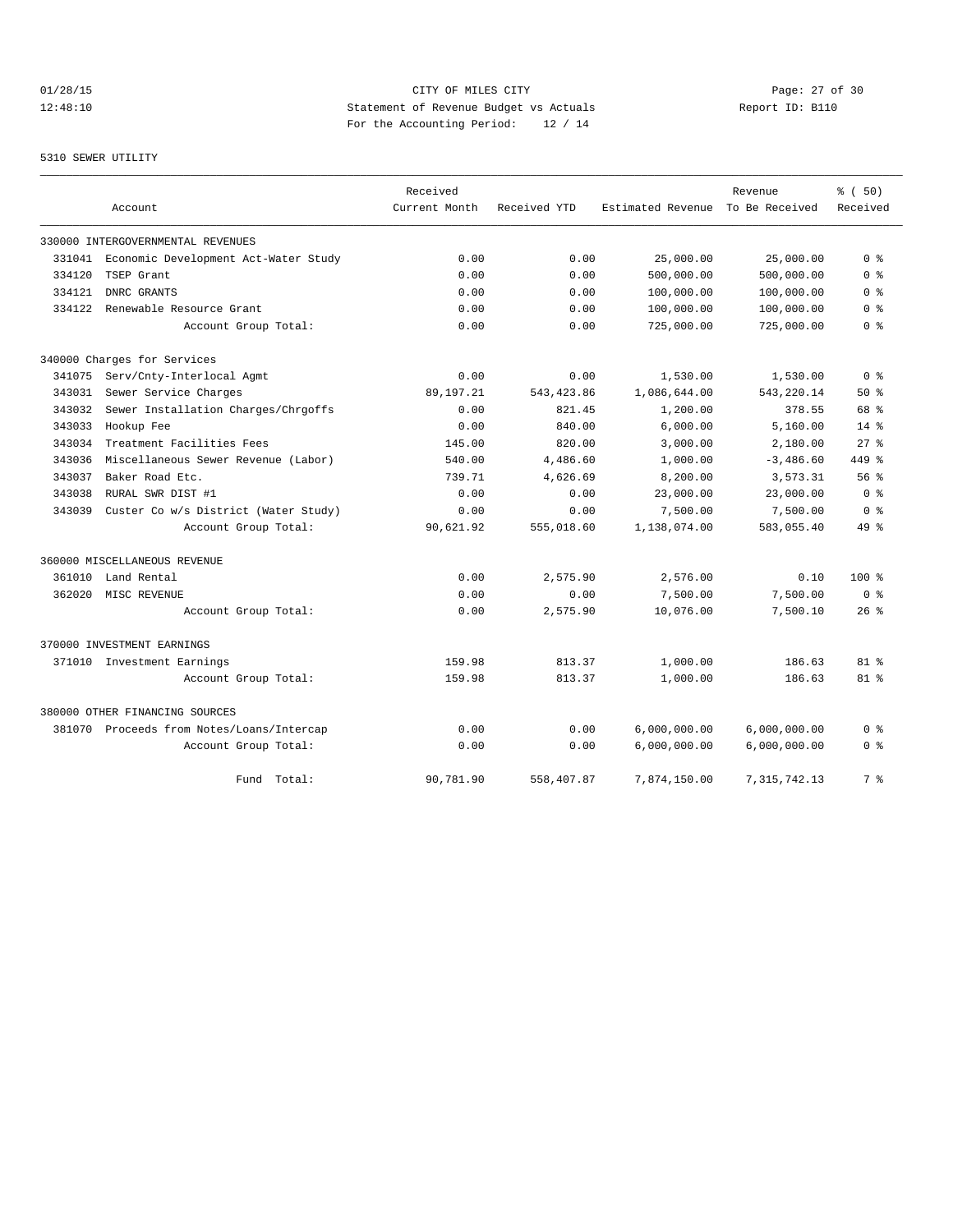# 01/28/15 CITY OF MILES CITY Page: 28 of 30 12:48:10 Statement of Revenue Budget vs Actuals Report ID: B110 For the Accounting Period: 12 / 14

#### 5510 AMBULANCE FUND

|              |                                        | Received      |              |                   | Revenue        | <sub>ර</sub> ි (50) |
|--------------|----------------------------------------|---------------|--------------|-------------------|----------------|---------------------|
|              | Account                                | Current Month | Received YTD | Estimated Revenue | To Be Received | Received            |
| 310000 TAXES |                                        |               |              |                   |                |                     |
| 311010       | Real Property Taxes                    | 277.23        | 4,013.36     | 6,500.00          | 2,486.64       | 62 %                |
| 311020       | Personal Property Taxes                | 3.10          | 14.00        | 650.00            | 636.00         | 2 <sup>°</sup>      |
| 312000       | Penalty & Interest on Delinquent Taxes | 4.31          | 12.46        | 30.00             | 17.54          | $42$ $%$            |
|              | Account Group Total:                   | 284.64        | 4,039.82     | 7,180.00          | 3,140.18       | 56%                 |
|              | 340000 Charges for Services            |               |              |                   |                |                     |
| 341075       | Serv/Cnty-Interlocal Agmt              | 0.00          | 0.00         | 27,000.00         | 27,000.00      | 0 <sup>8</sup>      |
| 342026       | Ambulance Charges                      | 70,464.84     | 467,787.30   | 784,636.00        | 316,848.70     | 60 %                |
| 342027       | Ambulance Standby                      | 0.00          | 4,340.00     | 5,000.00          | 660.00         | 87%                 |
|              | Account Group Total:                   | 70,464.84     | 472,127.30   | 816,636.00        | 344,508.70     | 58 %                |
|              | 360000 MISCELLANEOUS REVENUE           |               |              |                   |                |                     |
| 366010       | Misc- From Charge off Accts            | 2,220.70      | 6,045.29     | 500.00            | $-5.545.29$    | $***$ 8             |
|              | Account Group Total:                   | 2,220.70      | 6,045.29     | 500.00            | $-5.545.29$    | $***$ 8             |
|              | Fund Total:                            | 72,970.18     | 482, 212.41  | 824, 316, 00      | 342,103.59     | 58 %                |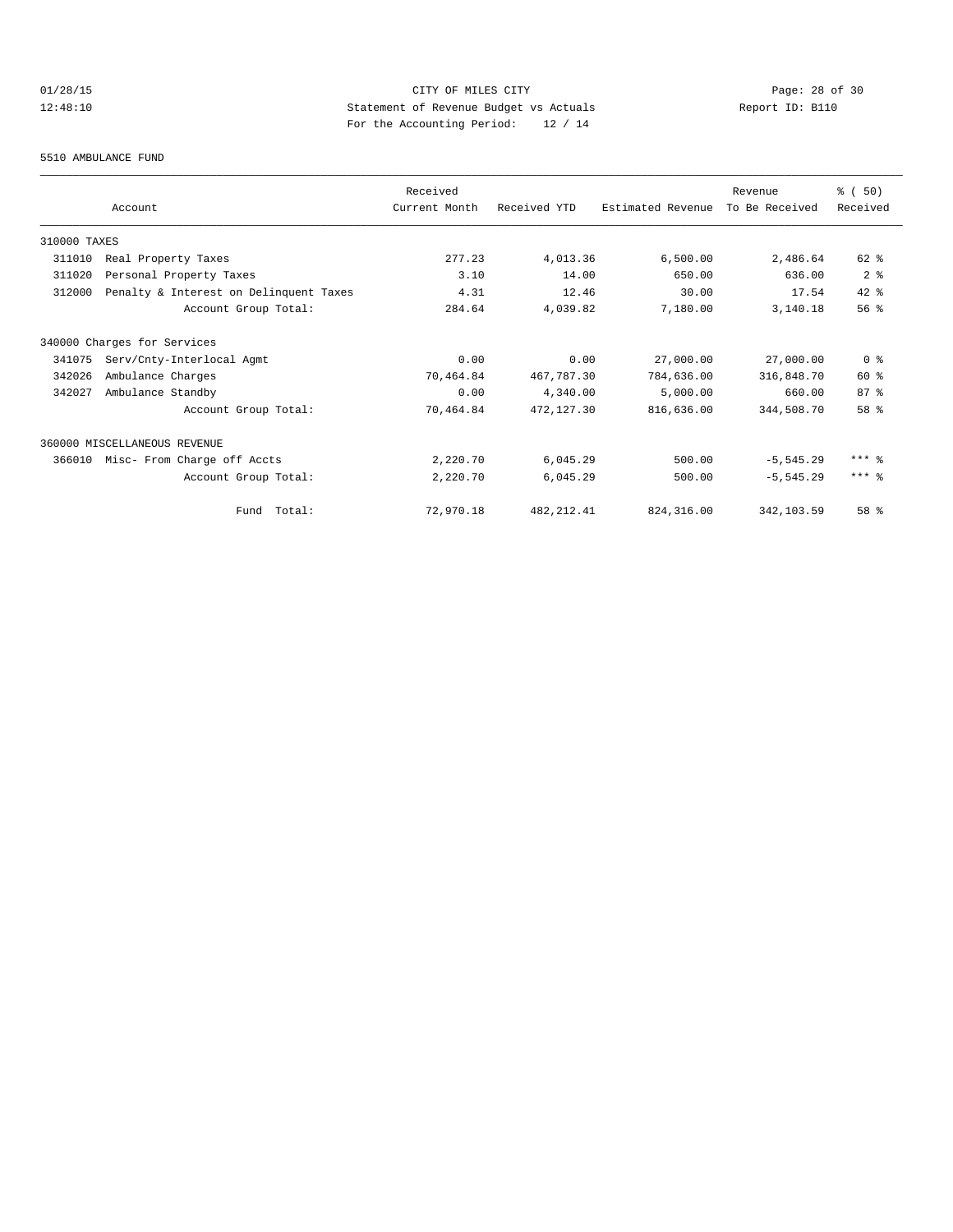# 01/28/15 Page: 29 of 30 12:48:10 Statement of Revenue Budget vs Actuals Report ID: B110 For the Accounting Period: 12 / 14

#### 5610 AIRPORT OPERATING

|              |                                        | Received      |              |                   | Revenue        | % (50)          |
|--------------|----------------------------------------|---------------|--------------|-------------------|----------------|-----------------|
|              | Account                                | Current Month | Received YTD | Estimated Revenue | To Be Received | Received        |
| 310000 TAXES |                                        |               |              |                   |                |                 |
| 311010       | Real Property Taxes                    | 415.83        | 6,020.02     | 9,000.00          | 2,979.98       | 67 <sup>8</sup> |
| 311020       | Personal Property Taxes                | 4.64          | 20.99        | 1,400.00          | 1,379.01       | 1 <sup>8</sup>  |
| 312000       | Penalty & Interest on Delinquent Taxes | 6.48          | 18.70        | 50.00             | 31.30          | 37 <sup>8</sup> |
|              | Account Group Total:                   | 426.95        | 6,059.71     | 10,450.00         | 4,390.29       | 58 %            |
|              | 330000 INTERGOVERNMENTAL REVENUES      |               |              |                   |                |                 |
| 331129       | Federal Aeronautics Admin Grant        | 2,250.00      | 105,263.00   | 0.00              | $-105, 263.00$ | $***$<br>ွေ     |
| 334030       | State Aeronautics Grant                | 75.00         | 75.00        | 0.00              | $-75.00$       | $***$           |
|              | Account Group Total:                   | 2,325.00      | 105,338.00   | 0.00              | $-105, 338.00$ | $***$<br>- 옹    |
|              | 340000 Charges for Services            |               |              |                   |                |                 |
|              | 341075 Serv/Cnty-Interlocal Agmt       | 0.00          | 0.00         | 22,000.00         | 22,000.00      | 0 <sup>8</sup>  |
| 343061       | Landing Fees                           | 0.00          | 445.16       | 2,500.00          | 2,054.84       | 18 <sup>8</sup> |
| 343062       | Aviation Fuel                          | 11,593.08     | 237,109.33   | 530,000.00        | 292,890.67     | 45%             |
| 343064       | Hangar Rent                            | 2,337.37      | 20,592.96    | 41,300.00         | 20,707.04      | 50%             |
| 343065       | Building Rentals                       | 1,613.23      | 9,782.02     | 34,000.00         | 24, 217.98     | 29%             |
| 343067       | Other - Miscellaneous                  | 0.00          | 0.00         | 5,000.00          | 5,000.00       | 0 <sup>8</sup>  |
|              | Account Group Total:                   | 15,543.68     | 267, 929, 47 | 634,800.00        | 366,870.53     | $42*$           |
|              | 360000 MISCELLANEOUS REVENUE           |               |              |                   |                |                 |
| 361010       | Land Rental                            | 1,495.73      | 11,072.65    | 19,000.00         | 7,927.35       | 58 %            |
| 362020       | MISC REVENUE                           | 40.00         | 1,165.27     | 11,000.00         | 9,834.73       | 11 <sup>8</sup> |
|              | Account Group Total:                   | 1,535.73      | 12,237.92    | 30,000.00         | 17,762.08      | 41.8            |
|              | 370000 INVESTMENT EARNINGS             |               |              |                   |                |                 |
|              | 371010 Investment Earnings             | 9.12          | 31.83        | 200.00            | 168.17         | 16 <sup>8</sup> |
|              | Account Group Total:                   | 9.12          | 31.83        | 200.00            | 168.17         | $16*$           |
|              | Fund Total:                            | 19,840.48     | 391,596.93   | 675,450.00        | 283,853.07     | 58 %            |